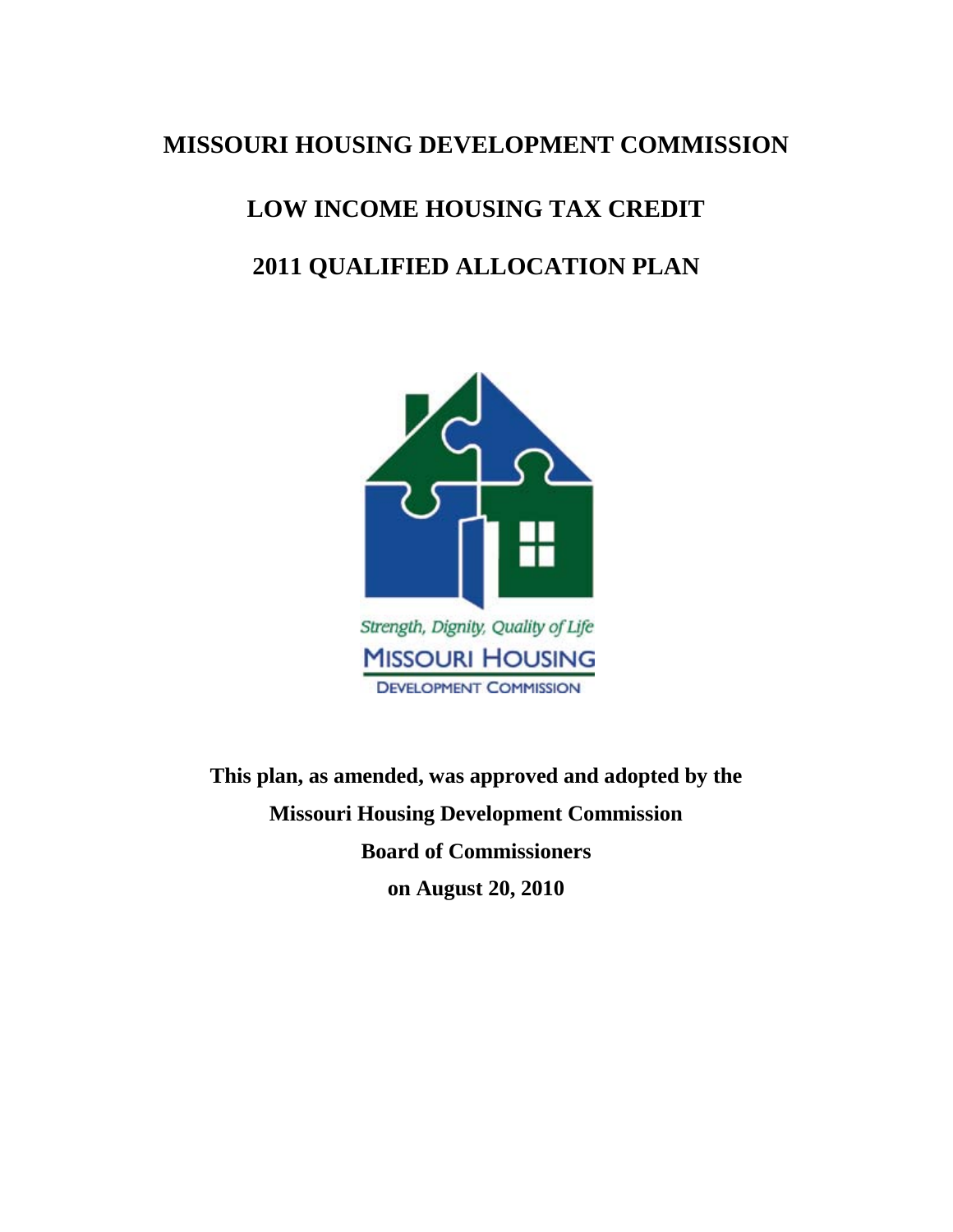## 2011 QAP Table of Contents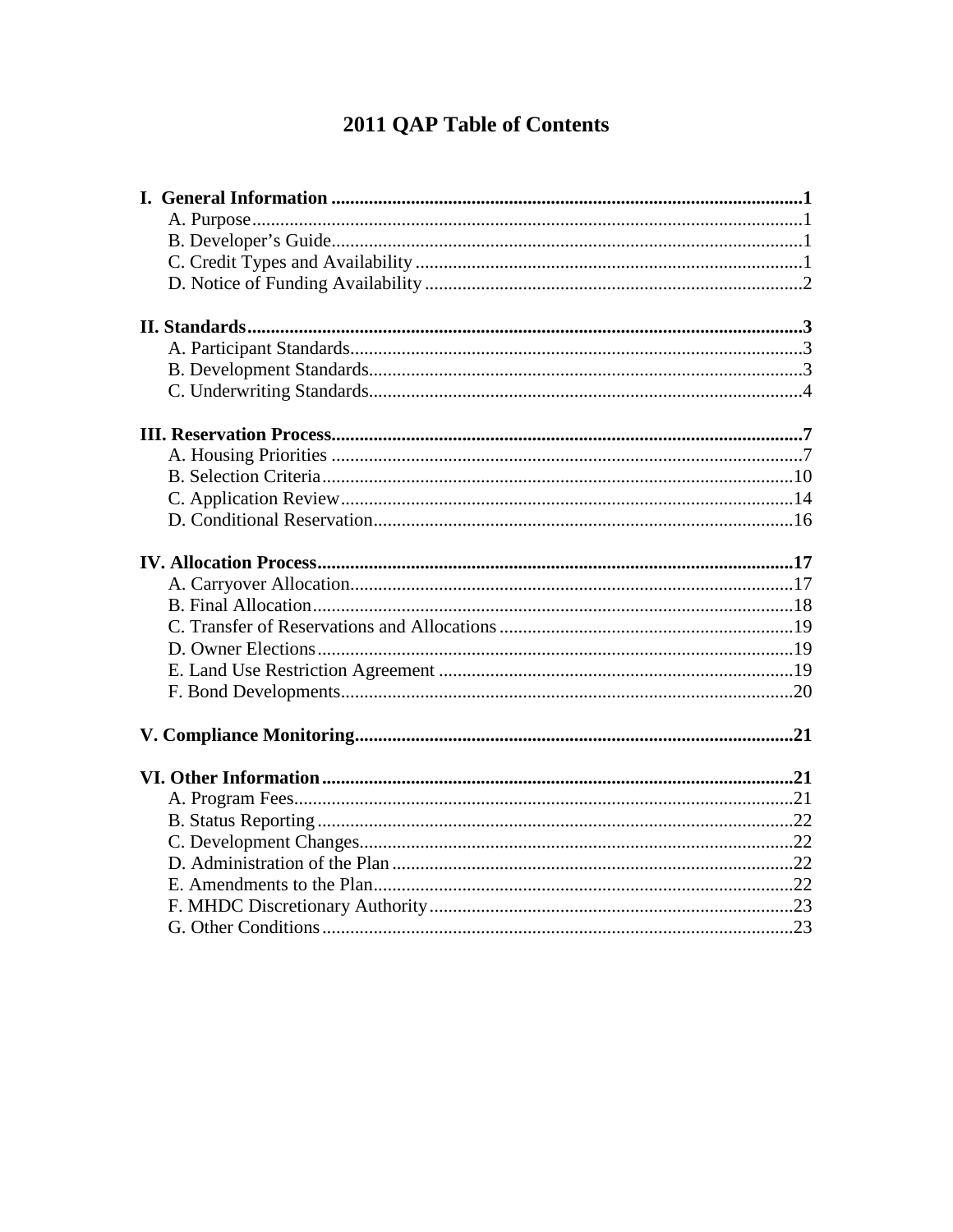## **I. GENERAL INFORMATION**

## **A. Purpose**

The Missouri Housing Development Commission ("MHDC") has been designated by the Governor of the State of Missouri as the "Housing Credit Agency" for the State. This designation gives MHDC the responsibility of administering the Federal Low Income Housing Tax Credit Program ("Federal LIHTC") established by the Tax Reform Act of 1986 and codified as Section 42 of the Internal Revenue Code, as amended (the "Code") and the State Low Income Housing Tax Credit Program ("State LIHTC") under Section 135.350 et seq. of Chapter 135 of the Missouri Revised Statutes (the "State Tax Relief Act"). The responsibilities of a Housing Credit Agency are defined in Section 42(m) of the Code.

One of the statutory duties of the Housing Credit Agency is to prepare a Qualified Allocation Plan (the "Plan"). The purpose of this Plan is to set forth the process that MHDC will use to administer the Federal and State LIHTC in Missouri.

MHDC's goal is to use the Federal LIHTC and State LIHTC as a financial incentive for the creation and maintenance of quality market appropriate affordable housing that strengthens the communities and lives of Missourians.

## **B. Developer's Guide**

MHDC has created the Developer's Guide to MHDC Multifamily Programs ("Developer's Guide"). The Developer's Guide is a detailed resource regarding the principles and procedures governing all MHDC rental production programs, including but not limited to the State and Federal LIHTC. The Developer's Guide is a complement to this Plan. Throughout the course of this Plan the Developer's Guide is referenced as a source to gain more information regarding specific topics.

## **C. Credit Types and Availability**

- 1. Credit Types
	- a. **9% Credit.** The total amount of federal tax credits available in any one year is known as the "State Housing Credit Ceiling" and is defined below. Developments which apply for an allocation under the State Housing Credit Ceiling receive what is commonly known as the "9% Credit." The 9% Credit definition for purposes of this Plan includes any 70% present value credit and any 30% present value credit for qualified existing buildings which also will use the 70% present value credit.
	- b. **4% Credit.** Developments financed with tax-exempt private activity bond volume cap ("Bond Developments") are eligible for an allocation of federal and state tax credits without reducing the State Housing Credit Ceiling. For the purposes of this Plan Bond Developments are said to receive the "4% Credit." This definition includes the 30% present value credit for federally subsidized buildings that feature eligible basis financed by any obligation the interest on which is exempt from federal tax and any 30% present value credit for the qualified existing buildings of Bond Developments.
- 2. Credit Availability
	- a. **9% Credit.**

The amount of annual tax credits allocated by the federal government to each state is determined on a per capita basis. The anticipated amount of tax credits for Missouri will be announced in the Notice of Funding Availability to precede the application round.

The State Housing Credit Ceiling is the sum of the following components:

i. **Per Capita Credits.** The amount of credits that are allocated pursuant to the Code.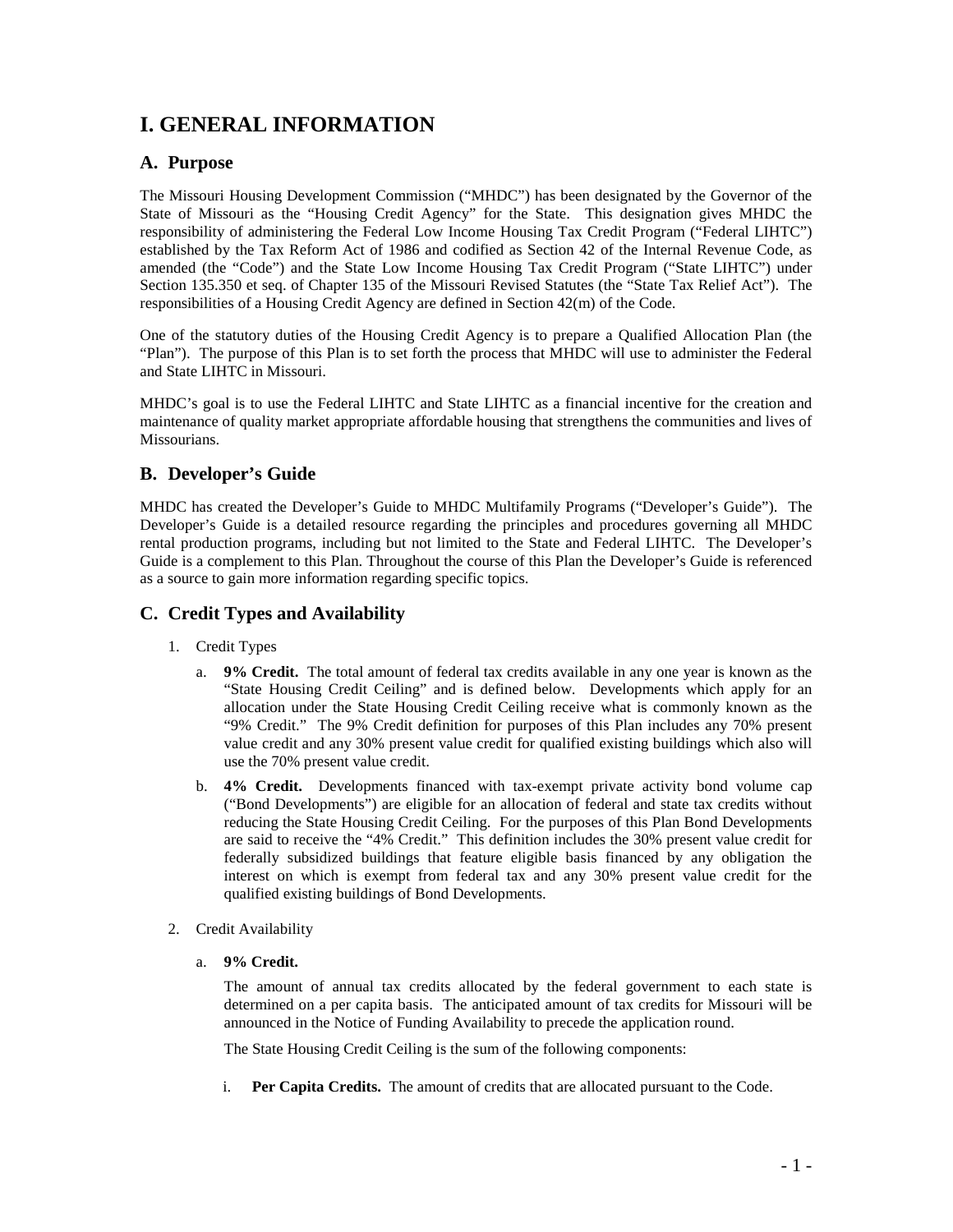- ii. **Carry Forward Credits.** Should MHDC be unable to allocate all allotted credits in any one year, the unused credits will be carried forward for allocation in the succeeding year.
- iii. **Returned Credits.** Credits that are returned from developments that received an allocation in previous years may be made available for allocation in the year the credits are returned or the succeeding year if returned after September 30th.
- iv. **National Pool Credits.** If MHDC is able to allocate the entire amount of federal credits available in any one year, the State is then eligible to receive additional credits from the pool of credits returned by other states.

#### b. **4% Credit.**

Bond Developments are subject to review by MHDC and shall be ranked pursuant to the priorities and selection criteria of this Plan. The commission will provide a recommendation to the Department of Economic Development for the allocation of private activity bonds. Such developments are required by Section  $42(m)(1)(D)$  of the Code to satisfy the requirements for an allocation of federal credits under this Plan and are also subject to MHDC's compliance monitoring requirements.

The State Tax Relief Act provides that any development that is eligible for a federal tax credit allocation is eligible for a state tax credit allocation. Therefore, the contents of this Plan, except where otherwise noted, also apply to the allocation of state tax credits. The amount of state credits in proportion to the federal credits may be reduced by the state legislature, making any allocation subject to change in the authorizing statute. MHDC in its sole discretion may choose to allocate no state tax credits or state credits in an amount up to the imposed statutory limit as it deems necessary for the financial feasibility of the development.

## **D. Notice of Funding Availability**

A Notice of Funding Availability (the "NOFA") will be published in the summer of 2010 following the MHDC commissioners' formal approval of the 2011 Plan and the proposed 2011 NOFA. The NOFA will describe the types and amounts of funding available, as well as the due date for applications.

To be considered for a 9% Credit or 4% Credit allocation an application must be submitted in accordance with this Plan, the NOFA and the Developer's Guide. MHDC shall have the right to consider any application for 4% Credits for a potential allocation of 9% Credits if the proposal meets the requirements and competes successfully with other 9% Credit applications in the evaluation process. Similarly, MHDC may consider any application for 9% Credits for a potential allocation of 4% Credits.

MHDC shall set forth the protocol and timing for the submission of applications in the Developer's Guide as it may be amended from time-to-time. MHDC accepts applications for its main NOFA cycle once per allocation year followed by a second NOFA round for 4% Credit applications prior to the end of the fiscal year at the discretion of MHDC. MHDC reserves the right to establish subsequent NOFAs and application rounds as is determined to be necessary.

An application is considered to consist of two tabbed three-ring binders with hard copies of the required documentation and one CD-R with the required electronic copies of certain exhibits as described below. All applications must be physically received in the Kansas City office of MHDC (3435 Broadway, Kansas City, MO 64111) according to the deadline established in the NOFA. Any applications received after the deadline will be returned to the applicant without consideration. This includes late arrivals for any reason including but not limited to courier or delivery error. Early submission is encouraged.

Approval for 9% Credit and 4% Credit reservations will be made at a regularly scheduled commission meeting as described in the NOFA. This date may be changed without notice. A Conditional Reservation Agreement that describes the amount(s) of funding approved and the MHDC requirements that accompany it will be issued simultaneously with a Carryover Allocation Agreement (for developments approved for 9% Credits) shortly after the formal commission approval.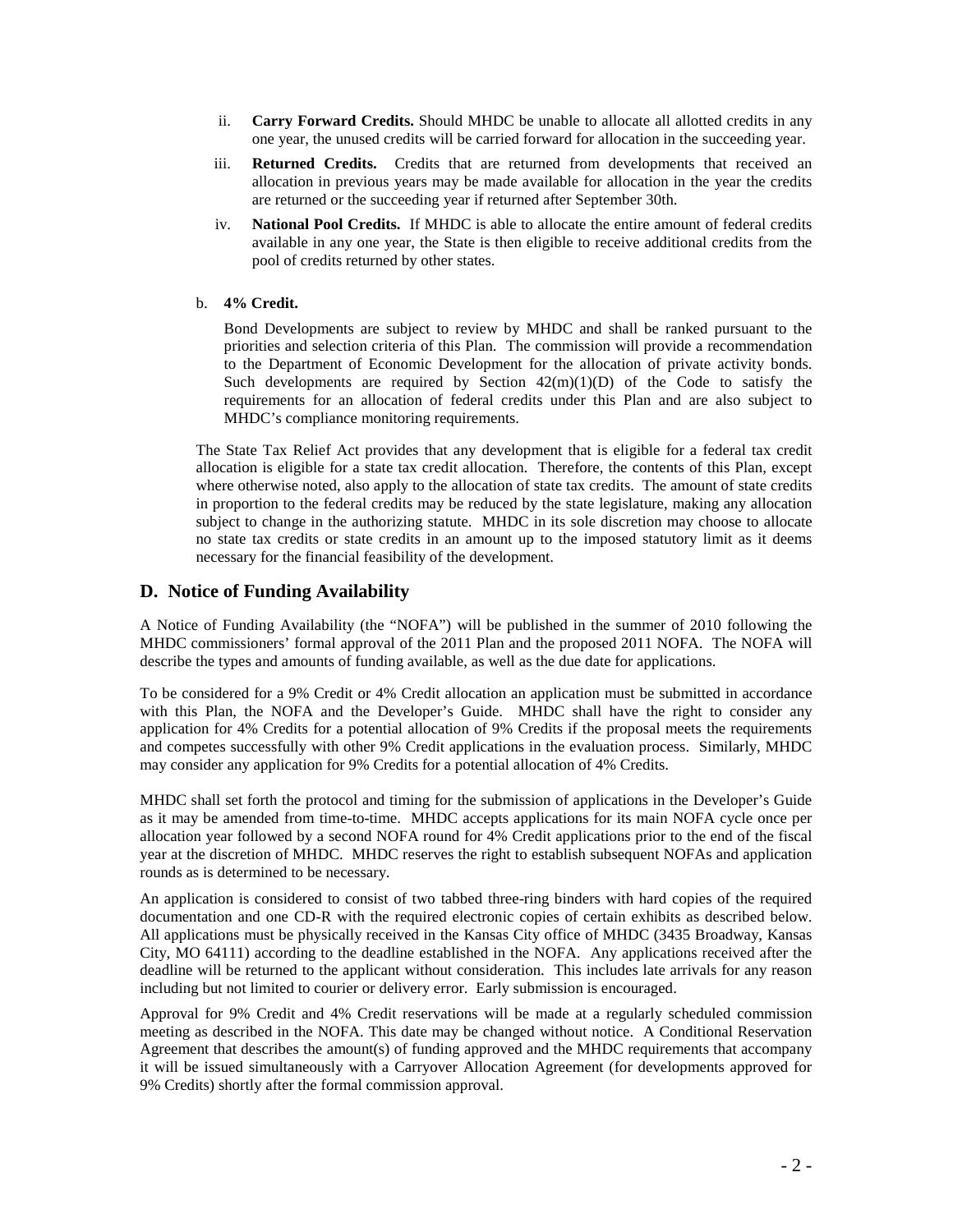## **II. STANDARDS**

## **A. Participant Standards**

All participants must be in good standing with MHDC. In addition to satisfactory previous performance, participants must be aware that:

- 1. All identities of interest between members of the development team must be documented to MHDC's satisfaction. This includes, but is not limited to, identities of interest between any two or more development team members such as developer, general partner(s), syndicator(s), investor(s), lender(s), architect(s), general contractor, sub contractor(s), attorney(s), management agent, etc.
- 2. Any individual or entity which is awarded Missouri state and/or federal Low Income Housing Tax Credits ("LIHTC") and does not buy and sell LIHTC from unrelated awardees cannot resell their ownership interest for an amount greater than their contribution to the development, unless the full gain from the sale directly benefits the development as reflected in the sources and uses. Any individual or entity which violates this provision may, in the sole discretion of MHDC, be barred from further participation in any rental production programs and from responding to future NOFAs.
- 3. Best efforts must be employed to use local vendors, suppliers, contractors and laborers when available and feasible.
- 4. On March 17, 2006, the MHDC passed the workforce eligibility policy ("WEP"). Furthermore, on May 2, 2006, MHDC passed the Policy for Bond Financed Multifamily Rental Developments ("Bond WEP"). Furthermore, on November 16, 2007, the MHDC passed a policy clarification memorandum which augmented the WEP and is represented in the 2009 Workforce Compliance Handbook as amended ("2009 WCH") (The WEP, Bond WEP and 2009 WCH are collectively referred to as the "MHDC Workforce Eligibility Policy"). To the extent there are any inconsistent provisions between the WEP, Bond WEP and the 2009 WCH, the 2009 WCH shall prevail.

All participants must agree to abide by the MHDC Workforce Eligibility Policy, as it may be amended from time-to-time.

5. The commission requires that occupancy of housing financed or assisted by MHDC shall be open to all persons regardless of race, color, religion, sex, familial status, disability, or national origin. Also, contractors and subcontractors engaged in the construction or rehabilitation of such housing shall provide equal opportunity for employment without discrimination as to race, color, religion, sex, familial status, disability, or national origin.

## **B. Development Standards**

All MHDC-financed developments are required to:

- 1. Comply with the MHDC Design/Construction Compliance Guidelines (MHDC Form 1200), as it may be amended from time to time.
- 2. Comply with all applicable local, state and federal ordinances and laws including but not limited to:
	- a. Local zoning ordinance.
	- b. The construction code utilized by the local government unit where the development is located. In the absence of locally adopted codes, the International Building Code (2006), the International Plumbing Code, the International Mechanical Code, the National Electrical Code (2005) and/or the International Residential Code must be used.
	- c. The Fair Housing Act of 1968, as amended. In addition, proposals receiving federal, state, county or municipal funding may be required to comply with the Architectural Barriers Act of 1968, Section 504 of the Rehabilitation Act of 1973 and the Americans with Disabilities Act, all as amended.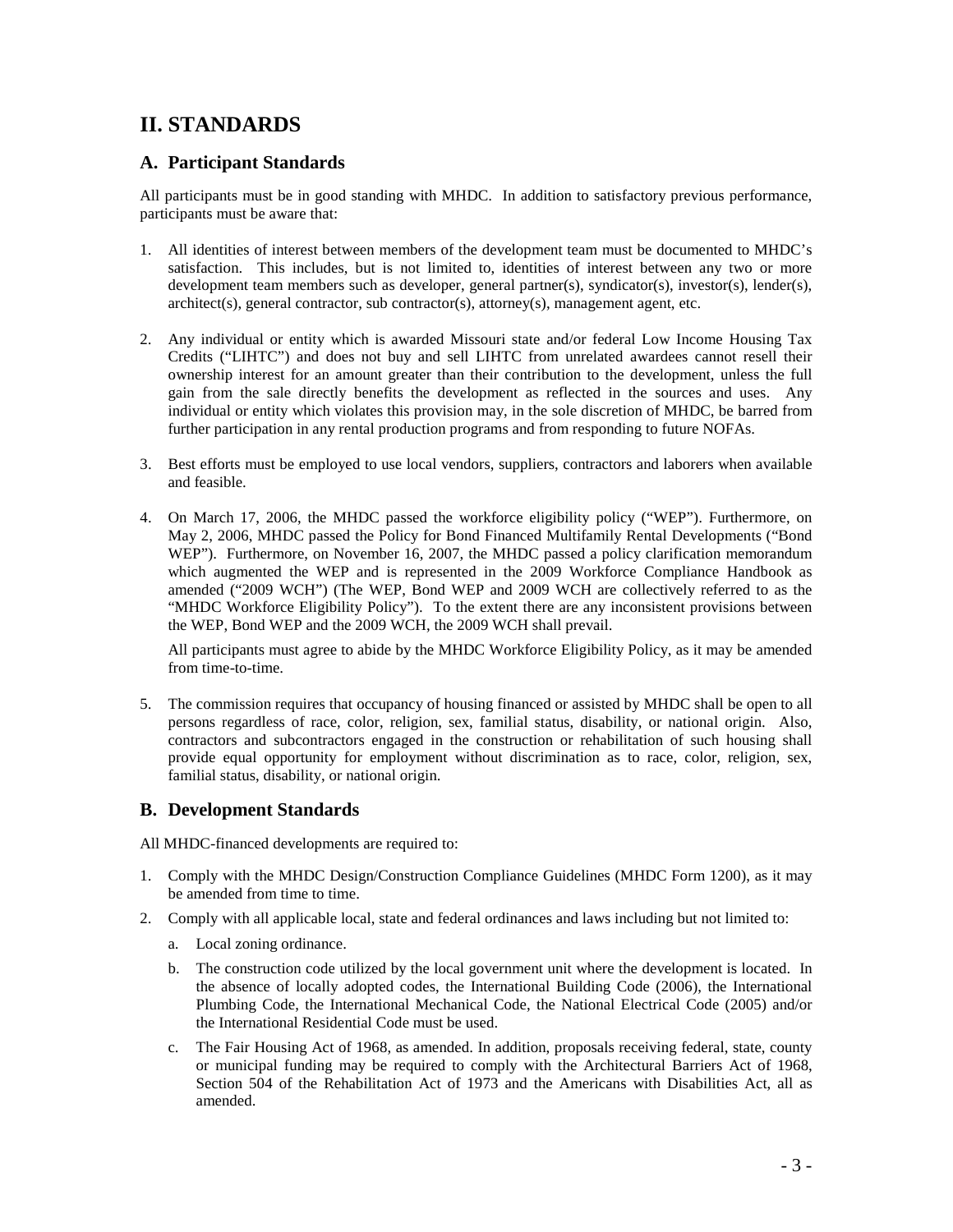- d. If applicable, the Federal Uniform Relocation Assistance and Real Property Acquisition Policies Act of 1970 ("URA") and/or Missouri Revised Statute 523.205.
- e. If applicable, The Lead Paint Poisoning Prevention Act, HUD Guidelines for the Evaluation and Control of Lead Based Paint in Housing, and the MHDC Lead Based Paint Policy.
- 3. All developments with 12 or more units are required to have a minimum of 5% of the units designed in compliance with one of the nationally recognized standards for accessibility to wheelchair users and an additional 2% of the units usable by those with hearing or visual impairments.
- 4. Developments targeting 100% of the units to special needs households must be designed and constructed in accordance with universal design principles. Developments with a special needs setaside less than 100% must increase the number of units accessible to the mobility impaired from the 5% minimum to a percentage that matches the special needs set-aside.
- 5. Provide facilities, amenities and equipment that are appropriate for the population being served by the development.
- 6. Be designed to meet the established construction budget and utilize construction materials that extend the longevity of the building, including materials, products and equipment that are more durable than standard construction materials. Products must clearly reflect upgrades from standard construction grades and be economical to maintain.
- 7. For all new construction developments, utilize sustainable building techniques and materials to produce quality, affordable and healthy housing. To meet this requirement, the applicant must:
	- a. Commit to meeting the standards of one of the following green building rating systems: Enterprise Green Communities, any of the current LEED rating systems or the NAHB National Green Building Standard.
	- b. Demonstrate at the time of application, firm submission and construction completion that the development will meet or has met the design and construction requirements for any certification level offered by the three accepted rating systems. The development does not have to undergo the formal certification process, but green building criteria utilized must be clearly documented for MHDC review and confirmation.
	- c. Have at least one development team member who is an accredited green building professional with proven experience in sustainable design and/or construction. The team member must be a LEED AP®, LEED Green Associate<sup>™</sup> or a Certified Green Professional™.
	- d. Demonstrate how sustainability will be achieved from the pre-development period through development operations.
- 8. Pay at least federal prevailing wage to all laborers and mechanics employed in the construction of the development as determined and posted by the United States Department of Labor for the locality of the site and current within ten days of construction closing. Developments consisting of buildings with four or fewer floors must use the Davis-Bacon residential construction category, and developments consisting of buildings with five or more floors must use the Davis-Bacon building construction category.

### **C. Underwriting Standards**

MHDC has adopted the following underwriting standards for all developments that seek a tax credit allocation under this Plan. Meeting these standards does not constitute a representation regarding the feasibility or viability of the development and does not guarantee or imply that an allocation will be made.

The Developer's Guide provides a more detailed description of the underwriting standards and expectations of MHDC. Applicants should refer to and rely upon the Developer's Guide while completing an application under the NOFA. MHDC will not award tax credits based solely on the lowest development costs. The mission of MHDC is to provide high quality affordable housing with long-term viability that contributes to the community. MHDC staff reserves the right to adjust assumptions according to market conditions at the time of application.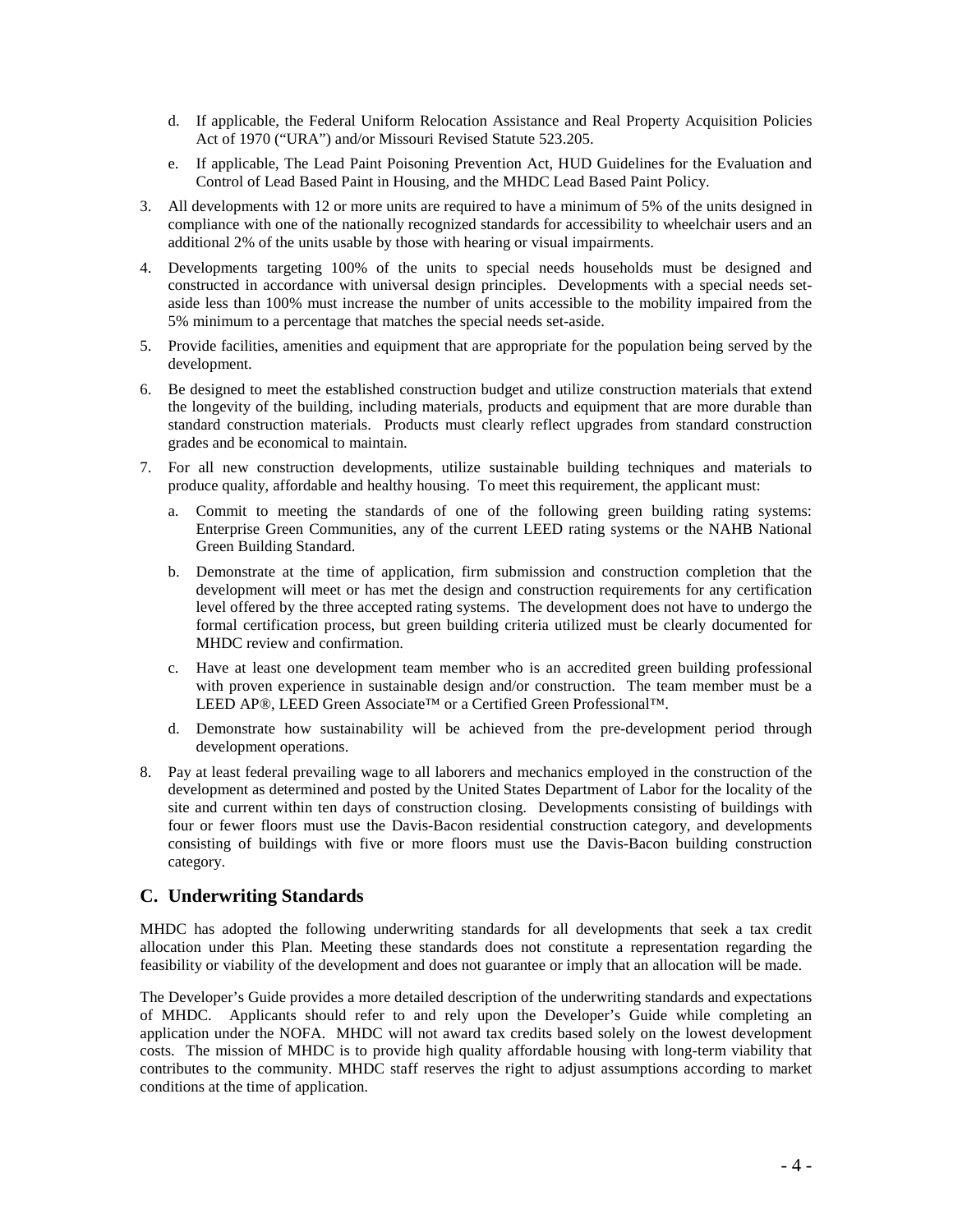- 1. **Rents.** The proposed rents must be reasonable for the population being served and appropriate for the market in which the development is located. Rents must meet the requirements of the various financing sources proposed in the application and at a minimum must meet the requirements of the Code in order to be eligible for a tax credit allocation under this Plan.
- 2. **Development Cost Minimums.** For rehabilitation developments seeking 9% Credit, the Total construction costs (from the FIN-100) must equal or exceed 40% of the total replacement costs (from the FIN-100). Bond Developments located in rural (non-MSA) areas must have total construction costs of at least 15% of the Total Replacement Costs. Bond Developments located in urban (MSA) areas must have total construction costs of at least 20% of the total replacement costs.
- 3. **Development Cost Maximums.** The maximum total replacement cost for a development cannot exceed the total replacement cost calculated using the most recent HUD 221(d)(3) limits. A variance of 125% is allowed for the eight Missouri Metropolitan Statistical Areas (MSA): Jefferson City MO, Columbia MO, St. Louis MO-IL, Springfield MO, Fayetteville-Springdale-Rogers AR-MO (McDonald County), Kansas City MO-KS, St. Joseph MO-KS, Joplin MO and for all historic rehabilitation developments. Historic rehabilitation developments are also allowed to add the residential portion of the federal historic rehabilitation credit to the  $125\%$  221(d)(3) limit calculated. The total replacement cost for historic developments cannot exceed this sum. MHDC reserves the right to, on rare occasion, allow exceptions to the cost limit on a case-by-case basis, if unique development characteristics that meet or exceed the standards and goals of this Plan are to be incorporated into the proposal.
- 4. **Difficult Development Areas.** Proposals located in areas designated by HUD to be difficult to develop may be allowed to increase its qualified basis by an amount up to 30% in order to achieve financial feasibility. Pursuant to  $42(d)(5)(B)(v)$  of the Code, MHDC may establish criteria to designate additional properties approved for 9% Credits to be treated as located in a difficult development area and therefore eligible to receive a similar increase. For purposes of this Plan, properties that meet the criteria must:
	- a. Be determined to meet the qualifications of the preservation priority; or
	- b. Be determined to meet the qualifications of the special needs housing priority and demonstrate that the property will incur direct costs in addition to costs covered by third parties in the provision of services to enhance the residential stability and independence of special needs residents; or
	- c. Be determined to meet the qualifications of the service enriched housing priority; or
	- d. Be a family development located in a county whose median income is below the 2010 statewide median income as established and published by HUD and propose to set aside at least 20% of the total units to be occupied by households between 60% and 80% of the area median income, calculated using the appropriate income limits; or
	- e. Be a part of a larger mixed-use economic development area. For a development to qualify as part of a mixed-use economic development area, it must:

Be part of a mixed-use economic development area that includes different housing types for different household income levels, new retail/office/light industrial space that creates new permanent jobs, and new public space or activity centers designed for users of the area; or

Be part of a Transit Oriented Development ("TOD") plan as defined in the Developer's Guide. The TOD plan must be centered around and integrated with a transit stop. The plan must be mixed-use, mixed-income, pedestrian friendly and of appropriate density for a TOD.

MHDC will decide, in its sole discretion, what evidence and what types of development will qualify for increase in qualified basis for mixed-use economic development areas. An important factor is that the MHDC development is not the only development taking place and that it will enhance the overall plan, rather than be the overall plan. It is expected that the plan, of which the MHDC development is a part of, contemplates the development of multiple buildings over an area of reasonable size. This will not apply to a singular structure, regardless of location.

Further details concerning difficult development area requirements may be found in the Developer's Guide.

5. **Developer and Contractor Fee Limits**. Developer and contractor fees are limited as follows: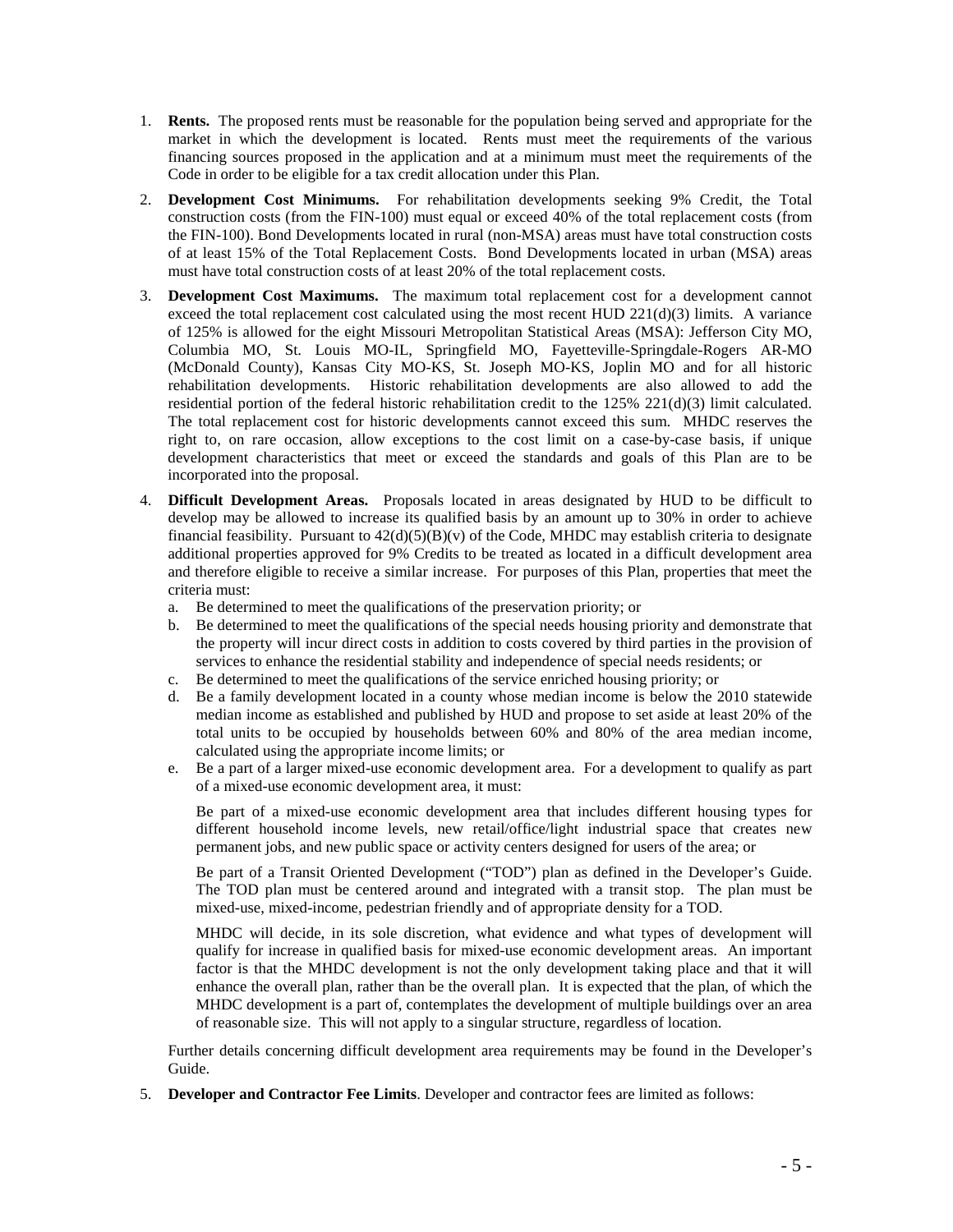- a. Developer Fee. For the purposes of the Developer Fee Limit, "Developer Fee" is defined as the sum of the developer fee, including overhead and profit, and any consulting fee paid for tasks normally performed by the developer.
	- i. **New Construction Developments:** are limited to the lesser of: (a) 15% of total replacement costs for the first \$4,000,000 of total replacement costs and 10% for any additional amount of total replacement costs, or (b) the per-unit calculation from the chart below.
	- ii. **Acquisition-Rehabilitation and Historic Preservation Developments:** are limited to the lesser of: (a) the sum of 8% of acquisition costs for the first \$2,000,000 of acquisition costs, 6% of any additional acquisition costs, 15% of the first \$4,000,000 of non-acquisition total replacement costs and 10% of any additional non-acquisition total replacement costs, or (b) the per-unit calculation from the chart below.

Per-Unit Developer Fee Maximum for i and ii above:

| For units 1-40      | $$20,000$ per unit |
|---------------------|--------------------|
| For units $41-100$  | $$17,500$ per unit |
| For units $101-150$ | $$15,000$ per unit |
| For units $151+$    | $$12,500$ per unit |

The Developer Fee approved for a development at Conditional Reservation may not be increased for any reason without commission approval.

- b. Contractor Fees. The sum of general requirements, overhead and builder's profit cannot exceed 16% of the total construction costs less the sum of general requirements, overhead and builder's profit. The builder's profit cannot exceed 8% of total construction costs less the sum of general requirements, overhead and builder's profit. General requirements must include the cost of builder's risk insurance, bonding costs and permits.
- 6. **Tax Credit Amount**: The Code and the State Tax Relief Act require that MHDC allocate to a development the tax credit amount that MHDC determines is necessary to ensure the financial feasibility of the development and its viability as a qualified low-income housing development throughout the credit period. MHDC retains the right, in its sole discretion, to reserve less than the amount requested on the application, reserve less than would result by using an applicable fraction of 100%, and deny approval of any tax credit amount. MHDC will evaluate each proposed development utilizing the selection criteria found below. The determination of the tax credit amount necessary will be conducted at the following processing stages:
	- a. The time of application;
	- b. The time the Conditional Reservation Agreement is issued;
	- c. The time an approved Firm Commitment and Carryover Allocation are issued and/or a Letter of Determination (also known as a 42(m) letter) is issued (if applicable); and
	- d. The time the development is placed in service (after all project costs are finalized and a third party cost certification has been completed) and requests issuance of IRS Form(s) 8609.
- 7. **Maximum Credit Amount.** The maximum amount of annual federal 9% Credit that may be allocated to any individual development is \$900,000 for any development determined in MHDC's sole discretion to be eligible for a basis boost (see section III.C.4 above) or \$700,000 for all other developments. MHDC, in its sole discretion, may make exceptions on a case-by-case basis when justified by development size and feasibility. The annual state 9% Credit shall be limited to an amount necessary for the feasibility of the development, but in no event can it exceed \$700,000 without commission approval.

Bond Developments receiving 4% Credit allocations will not be limited, beyond what is dictated by the Code, in the amount of federal tax credits allocated. Bond Developments are subject to the \$700,000 cap in annual state credit. The commission, in its sole discretion, may make exceptions on a case-bycase basis when justified by development size and feasibility. The state credit is not an "as of right" credit, and approval is subject to commission action.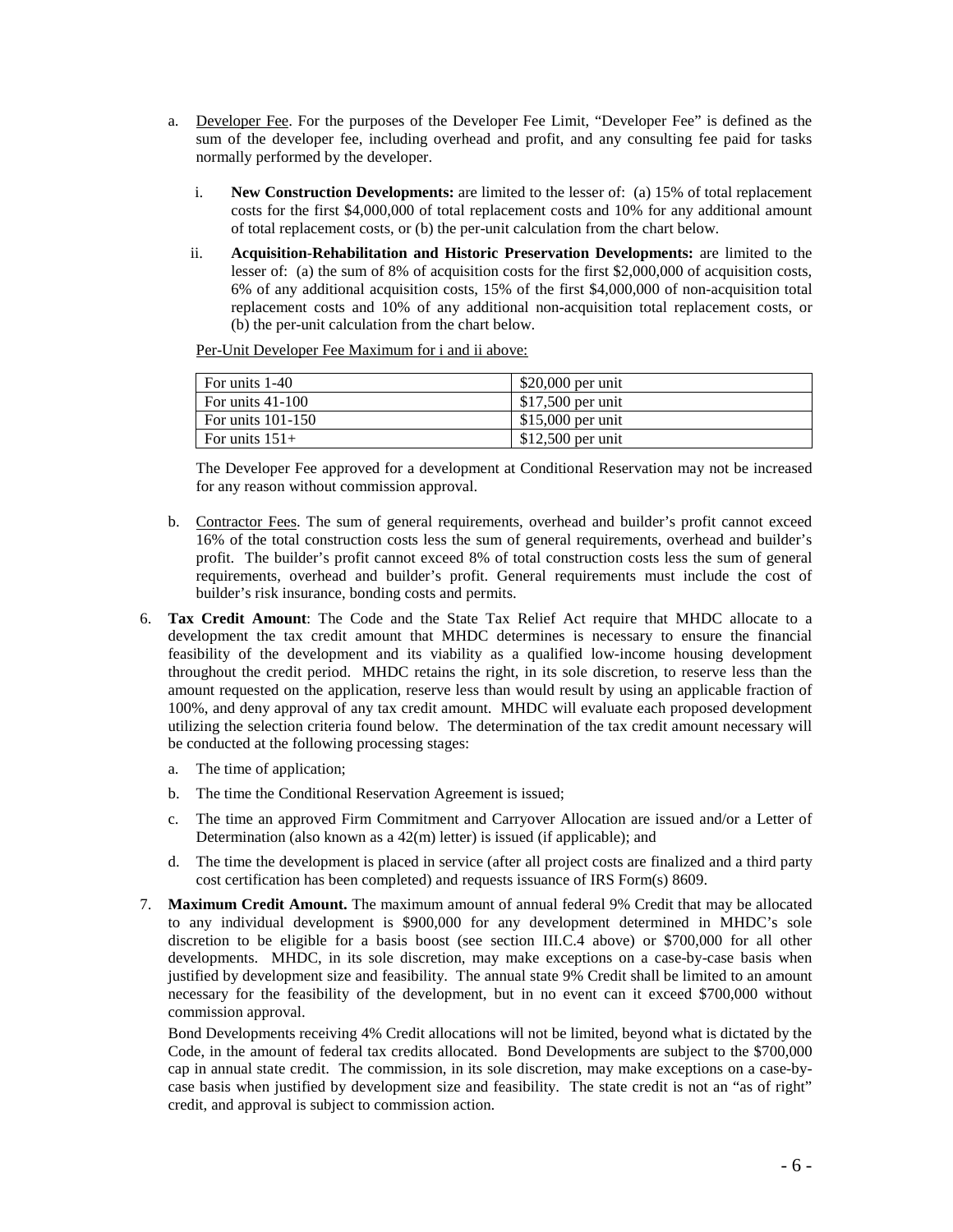MHDC has the right to lower the maximum amount of annual state credit for purposes of application review and approval as a result of statutory changes.

- 8. **Additional Credit.** Owners may apply for an increase in tax credit amounts in subsequent years if a development's eligible basis has increased. Additional credits may be awarded if:
	- a. There are additional credits available;
	- b. MHDC is satisfied that the additional amount is necessary for the financial feasibility and viability of the development; and
	- c. The increased amount of credits does not exceed MHDC's Maximum Credit Amount.
- 9. **Subsidy Layering Review.** Section 911 of the Housing and Community Development Act of 1992 and Section 102 of the Department of Housing and Urban Development Reform Act of 1989 have placed limitations on combining the 9% Credit and 4% Credit with certain HUD and other federal programs. The limitations currently apply to a number of programs under the jurisdiction of the HUD Office of Housing, including but not limited to, Section  $221(d)(3)$ ,  $221(d)(4)$ ,  $223(f)$  and  $542(c)$ mortgage insurance, Flexible Subsidy, and project-based Section 8 rental assistance programs ("HUD Housing Assistance").

As part of a Memorandum of Understanding ("MOU"), dated May 8, 2000, between HUD and MHDC, developments using the Federal LIHTC with these programs are subject to a subsidy layering review by MHDC.

The MOU requires that HUD and MHDC share information on the developer's disclosure of sources and uses of funds for all developments financed with both the Federal LIHTC and HUD Housing Assistance. This review is designed to ensure that such developments do not receive excessive federal assistance.

10. **Use of HOME.** Funding from the HOME Investment Partnership Act ("HOME") is a resource that may be available to assist in the development of affordable housing. In order for a development with HOME funding to qualify for the 9% Credit, the HOME funds must be structured either as a loan or as a grant that has been deducted from eligible basis.

## **III. RESERVATION PROCESS**

#### **A. Housing Priorities**

The following housing priorities have been established by MHDC to encourage the development of certain types of housing in certain locations. A more detailed description of the priorities and the requirements for consideration under the priorities is available in the Developer's Guide.

- 1. **Geographic.** An attempt will be made to allocate the balance of the 9% Credit ceiling remaining after the special needs housing allocation (as described in section 3 below) across the state on a population proportionate basis adjusted annually, with the state divided into the following areas:
	- a. **St. Louis Region 34%**: Franklin, Jefferson, St. Charles, St. Louis City and St. Louis counties.
	- b. **Kansas City Region 19%**: Cass, Clay, Jackson, Platte and Ray counties.
	- c. **Out State Region 47%**: All other counties.

The commission reserves the right to classify specific developments as serving "Targeted Areas," which could allow for funding of said development(s) without regard to the targeted geographic set-aside. Parts of the state officially declared a disaster area by the Governor may be designated a Targeted Area as determined on a case-by-case basis by the Commission in order to give special consideration to developments that assist in providing affordable housing to people affected by the disaster. In the event of such a determination by the Commission, a notice announcing the Targeted Area designation will be posted with the Plan and the NOFA at www.mhdc.com.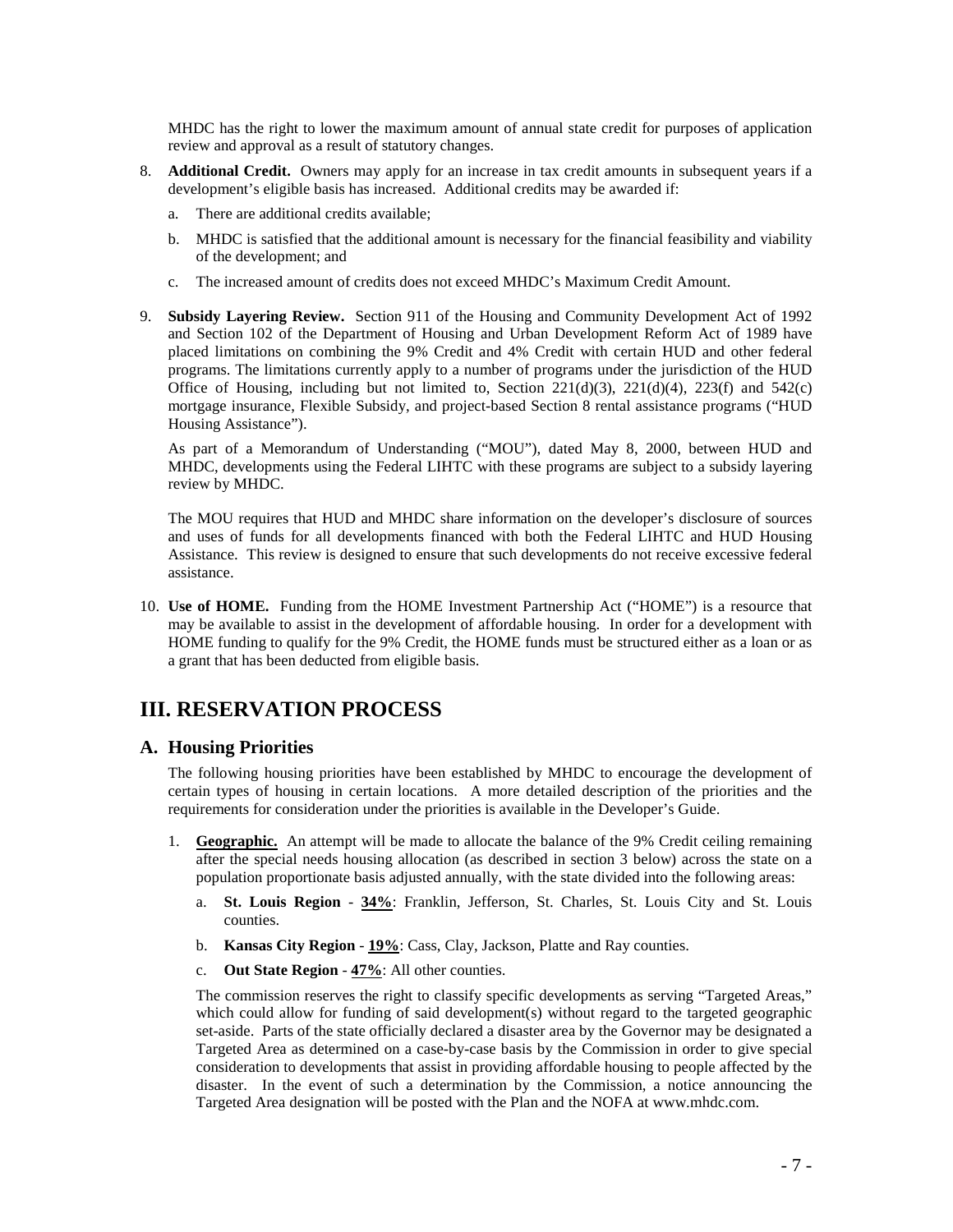2. **Nonprofit Involvement.** Pursuant to the Code at least 10% of the 9% Credit will be allocated to developments that involve a qualified nonprofit organization.

Section  $42(h)(5)(C)$  of the Code defines a qualified nonprofit organization as:

- a. A  $501(c)(3)$  or  $(c)(4)$  nonprofit organization; and
- b. Having an express purpose of fostering low-income housing; and
- c. One that will own an interest in the development and materially participate in the development and operation of the development throughout the compliance period. Material participation is defined in Section 469(h) of the Code as "involved in the operations of the activity on a basis which is regular, continuous and substantial;" and
- d. Is not affiliated with, nor controlled by, a for-profit organization.

Developments that wish to be considered for this priority must fully complete the applicable sections of the FIN-100 and provide the following items with their application:

- i. Nonprofit Organization's Certificate of Incorporation
- ii. Articles of Incorporation and By-Laws
- iii. Certificate of Good Standing
- iv. IRS Letter Evidencing Nonprofit Status
- v. MHDC Nonprofit Questionnaire. The questionnaire must describe the organization's role in detail, including how material participation pursuant to 469(h) will be met and what share of profits, losses and fees go to the nonprofit organization.
- 3. **Special Needs Housing Priority.** Developments that provide housing opportunities for persons with special needs are strongly encouraged. Proposals that commit to a special needs set-aside of no less than 10% of total units up to a maximum of 100% of total units will receive priority consideration. A person with special needs is a person who is physically, emotionally or mentally impaired or suffers from mental illness; developmentally disabled; homeless; or a youth aging out of foster care. A development with a special needs set-aside may not give preference to potential residents based upon having a particular disability or condition to the exclusion of persons with other disabilities or conditions. Applicants must submit documentation that demonstrates they have obtained commitments from a lead referral agency which will refer special needs households qualified to lease targeted units and from local service agencies which will provide a network of services capable of assisting each type of special needs population defined above.

MHDC will endeavor to approve up to two applications from the special needs housing priority for an allocation of 9% Credits outside the geographic set-aside, subject to the quality of the special needs proposals received and their ability to meet selection criteria and underwriting requirements described in this QAP. Selection of the two qualified applications will be limited to one proposal which sets aside 100% of its units for persons with special needs and to a second proposal which sets aside at least 10% of its units for persons with special needs. The two special needs developments chosen outside the geographic set-aside will not exceed a cumulative total of 80 special needs and non-special needs units for both developments combined. MHDC may approve 9% Credits for additional applications from the special needs housing priority within the limits of the geographic set-aside based upon their merits and ability to compete with other proposals.

Developments that wish to be considered under this priority must fully complete the applicable sections of the FIN-100 and provide the following with their application:

i. A draft referral and support agreement with the lead referral agency.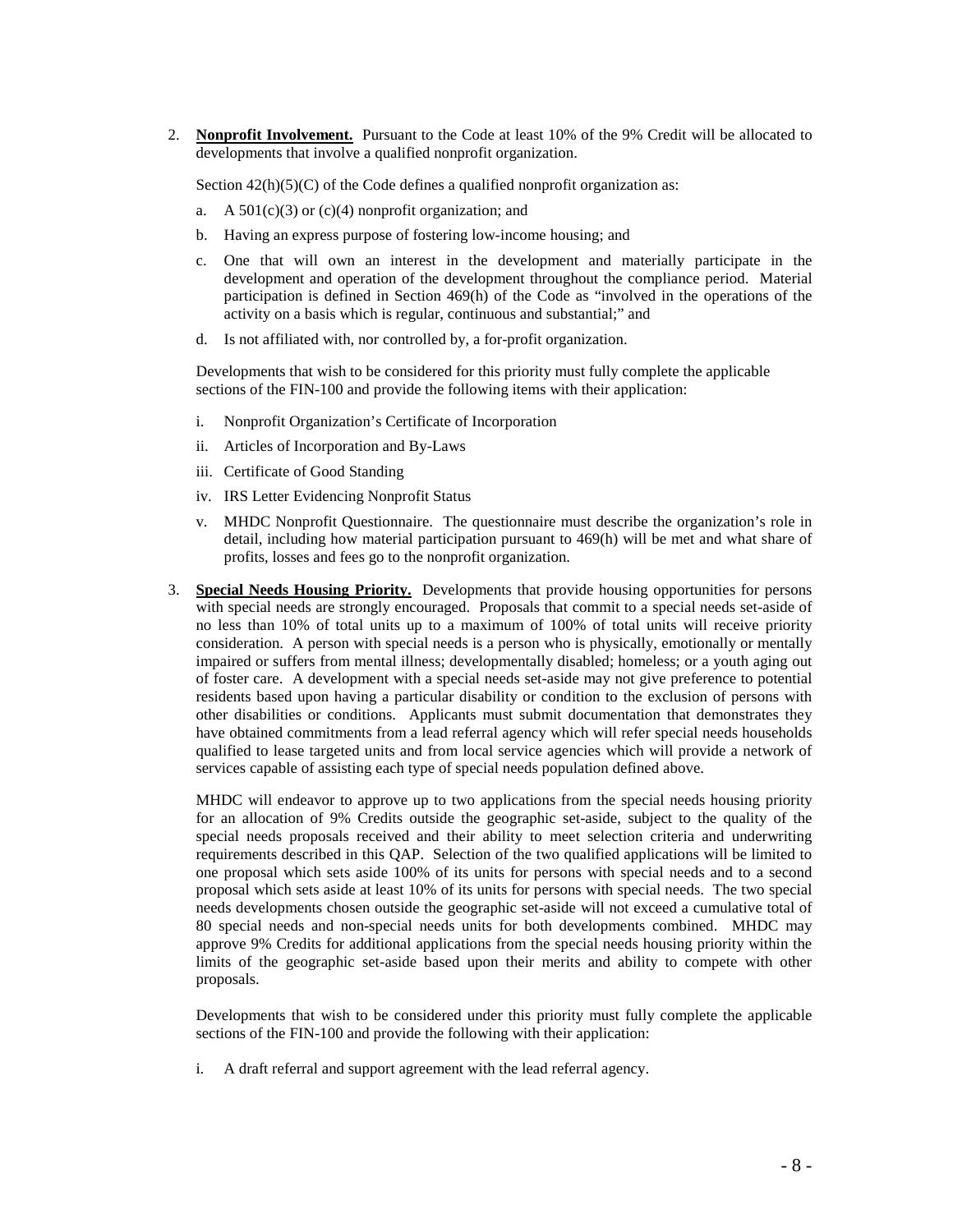- ii. A description of the experience of the lead referral agency, their ability to provide access to support services, and their capacity to maintain relationships with the managing agent and community service providers throughout the compliance period.
- iii. A marketing plan demonstrating how the property will be affirmatively marketed to persons with special needs, the screening criteria that will be used, and the willingness of all parties to negotiate reasonable accommodations to facilitate the admittance of persons with disabilities into the property.
- iv. Documentation of supportive services appropriate to each type of special needs population.
- v. An affordability plan addressing the type of rental assistance or rent structure that may be utilized to make targeted units affordable to special needs households with extremely low income.

Further information concerning development and compliance requirements for special needs housing may be found in the Developer's Guide.

4. **Service Enriched Housing.** Developments that offer more than housing are strongly encouraged. Proposals that offer significant services tailored to the tenant population are a priority for MHDC.

To be considered under this priority a development must target a specific population. Examples include but are not limited to:

- a. Elderly households.
- b. Individuals with children.
- c. Formerly homeless individuals and families.
- d. Individuals with physical and/or developmental disabilities.
- e. Individuals with mental illness.

Developments that wish to be considered under this priority must fully complete the applicable sections of the FIN-100 and provide the following with their application:

- i. A detailed supportive services plan which meets the requirements for the population being considered as described in the Developer's Guide.
- ii. A services budget which includes a breakdown of both sources and uses.
- iii. Letters of intent from service providers anticipated to participate in the development's services program.
- 5. **Preservation.** The preservation of existing affordable housing is strongly encouraged by MHDC.

To qualify for the preservation priority a development must meet at least one of the following:

- a. Have, and continue to use if possible, project-based rental assistance and/or operating subsidy.
- b. Have a loan made prior to 1985 from any of the following loan programs: HUD 202/811, 221(d)3 or (d)4, 236 or USDA RD 515.
- c. Participate in HUD's Mark-to-Market restructuring program.
- d. Have a previous allocation of low-income housing tax credits in which the first year of the credit period was 1996 or earlier.

To be considered under this priority the following must be included with the application:

- i. Copies of all loan notes and regulatory agreements that encumber the property.
- ii. A copy of any project-based income or operating subsidy agreements and rent schedules.
- iii. Audited financial statements for the development covering the three most recent years.
- iv. A letter from HUD, RD or MHDC (for developments without HUD or RD financing) indicating the need for preservation.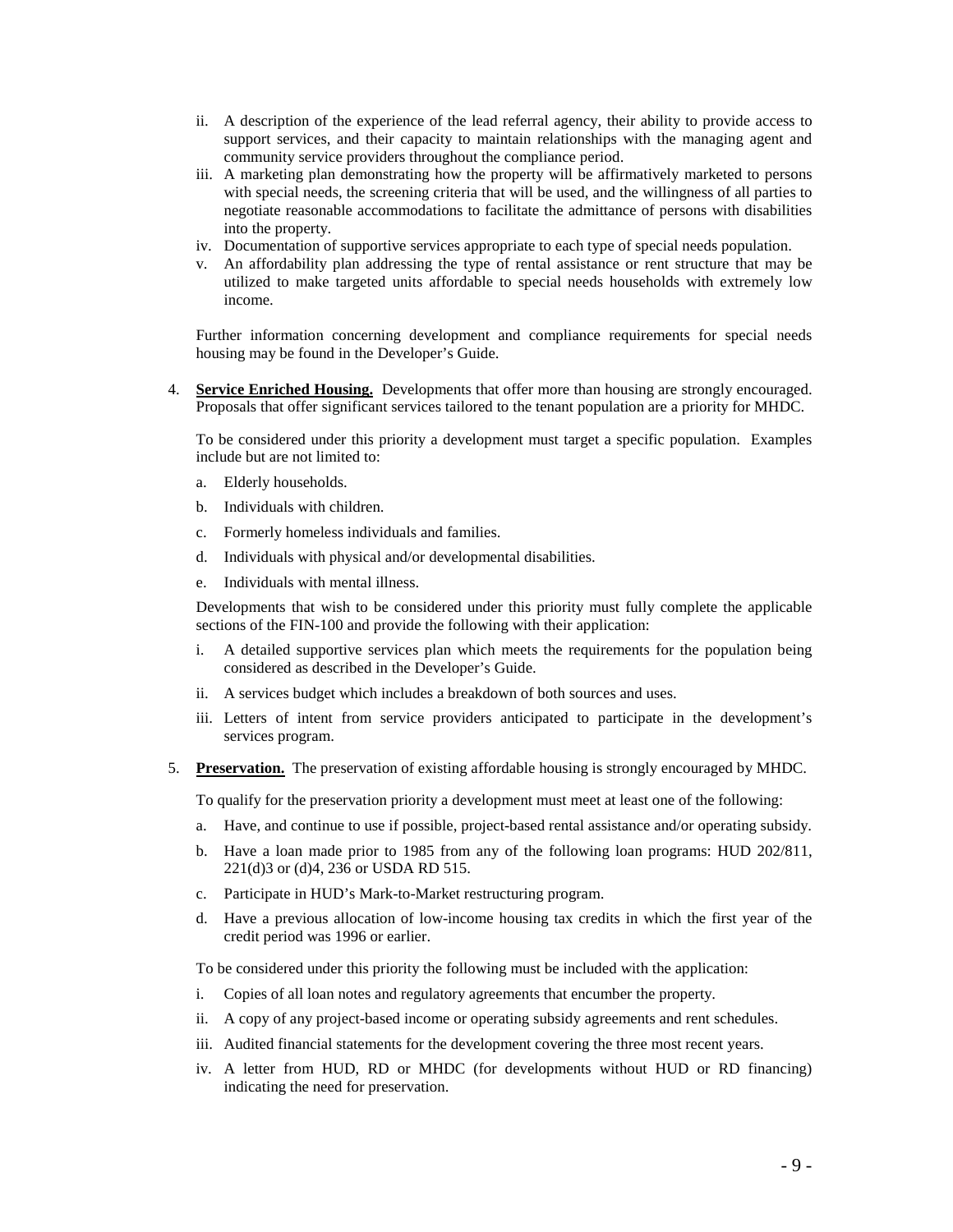6. **Property Disposition.** Applicants may compete for the purchase of real estate owned by MHDC. The application must propose an acquisition/rehabilitation transaction that will be evaluated on its merits according to the selection criteria and its ability to demonstrate potential long-term success as an operating affordable housing property.

To qualify for the property disposition priority the development must be listed publicly by MHDC as real estate owned and available for competitive bid.

To be considered under this priority the following must be included with the application:

- i. A signed option contract representing the applicant's offer to purchase the MHDC-held property on the MHDC option contract form. The MHDC form will be made available on the MHDC website in conjunction with any real estate owned that is publicly posted.
- ii. Any other certifications or documents which may be required by MHDC and made available on the MHDC website in conjunction with the listing of any MHDC-owned real property.

### **B. Selection Criteria**

All submitted applications which successfully make it to the competitive review stage will be evaluated by MHDC staff using the selection criteria described below. The selection criteria incorporate both the federal preferences and selection criteria as described in Section  $42(m)(1)(B)(ii)$ and  $42(m)(1)(C)$  of the Code.

#### **1. Development Characteristics**

The following characteristics will be reviewed closely:

**a. Tenant Population**

It is important that MHDC fund developments that offer quality affordable housing to the populations that need it in the locations where it is needed. Items that will be given consideration with regard to the intended tenants include:

- i. Tenant populations with special housing needs such as persons with physical and/or developmental disabilities, homeless individuals and families, the elderly and other under served and/or at risk populations.
- ii. Individuals with mental illness.
- iii. Individuals on public housing waiting lists.
- iv. Tenant populations of individuals with children.
- v. Youth aging out of foster care.
- vi. Developments that serve the lowest income tenants.
- vii. The quantity, quality and suitability of services provided or offered to the tenants.

It is important that the rest of the development's characteristics are appropriate for the intended tenant population.

**b. Type** 

The type of development being proposed is an important characteristic and affects how the other selection criteria are applied. Developments will be evaluated on how they contribute to the goal of this Plan and the mission of MHDC. Developments fall into at least one of the following types:

- i. New construction
- ii. Historic rehabilitation/adaptive reuse
- iii. Acquisition/rehabilitation of existing housing
- iv. Developments intended for eventual tenant ownership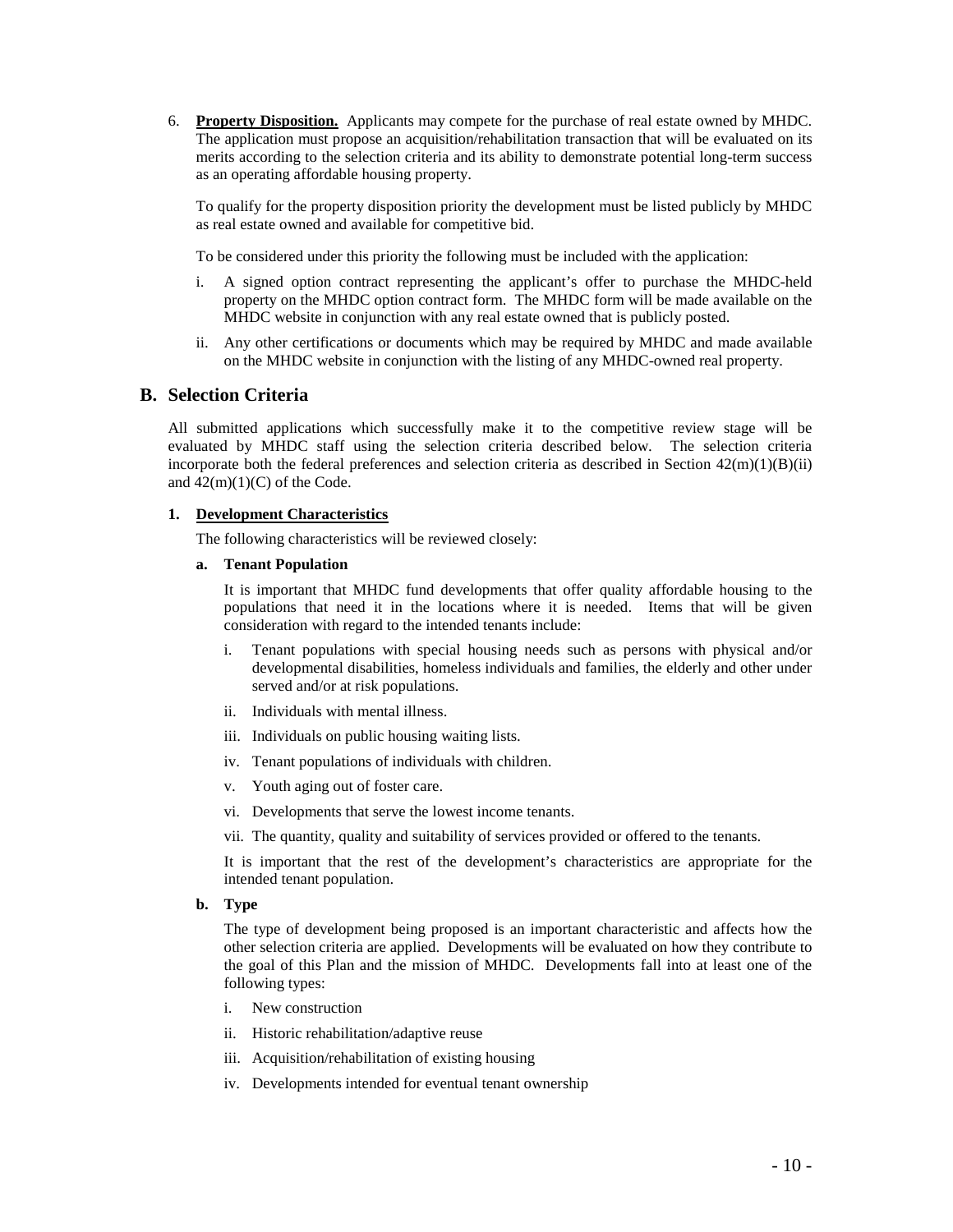Regardless of type, developments that obligate themselves to serve qualified tenants for the longest period are given extra consideration.

**c. Site** 

Each site will be reviewed by MHDC staff to determine the overall suitability of the site for affordable housing and for the intended population. Site reviews will consider:

- i. Marketability
- ii. Presence of environmental issues and concerns
- iii. Neighborhood characteristics and land uses
- iv. Proximity to appropriate amenities and services

#### **d. Design**

The design of each development will be examined closely to assess its appropriateness for the site, the market and the population being served. The following will be taken into account when evaluating the application:

- i. Access into and out of the site and parking for residents and employees
- ii. Placement of buildings on the site
- iii. Development amenities
- iv. Type and quality of materials to be used
- v. Energy efficiency and overall sustainability
- vi. Condition and suitability of structures being reused
- vii. Scope of work for rehabilitation or renovation
- viii. Design features that are population appropriate, for example universal design features, common space, storage space, accessibility, adaptability, etc.

#### **2. Market Characteristics**

The following will be analyzed for each proposal:

#### **a. Development Location**

Where a development is located affects almost all of the other selection criteria. Important considerations for location include:

- i. Location in a qualified census tract that will contribute to a concerted community revitalization plan.
- ii. Whether existing housing is used as part of a community revitalization plan.
- iii. Location in a community with demonstrated new employment opportunities and a proven need for workforce housing.
- iv. An area designated as a DREAM Initiative community.
- v. Infill of existing stable neighborhoods.
- vi. Commission-designated Targeted Areas (see section III.A.1).

#### **b. Housing Needs**

Developments must address the affordable housing needs of the state, region and locality where they will be located. Important considerations regarding market need include:

- i. Number and growth of the intended tenant population in the market area.
- ii. Presence, condition, occupancy and comparability of other affordable housing developments in the market area.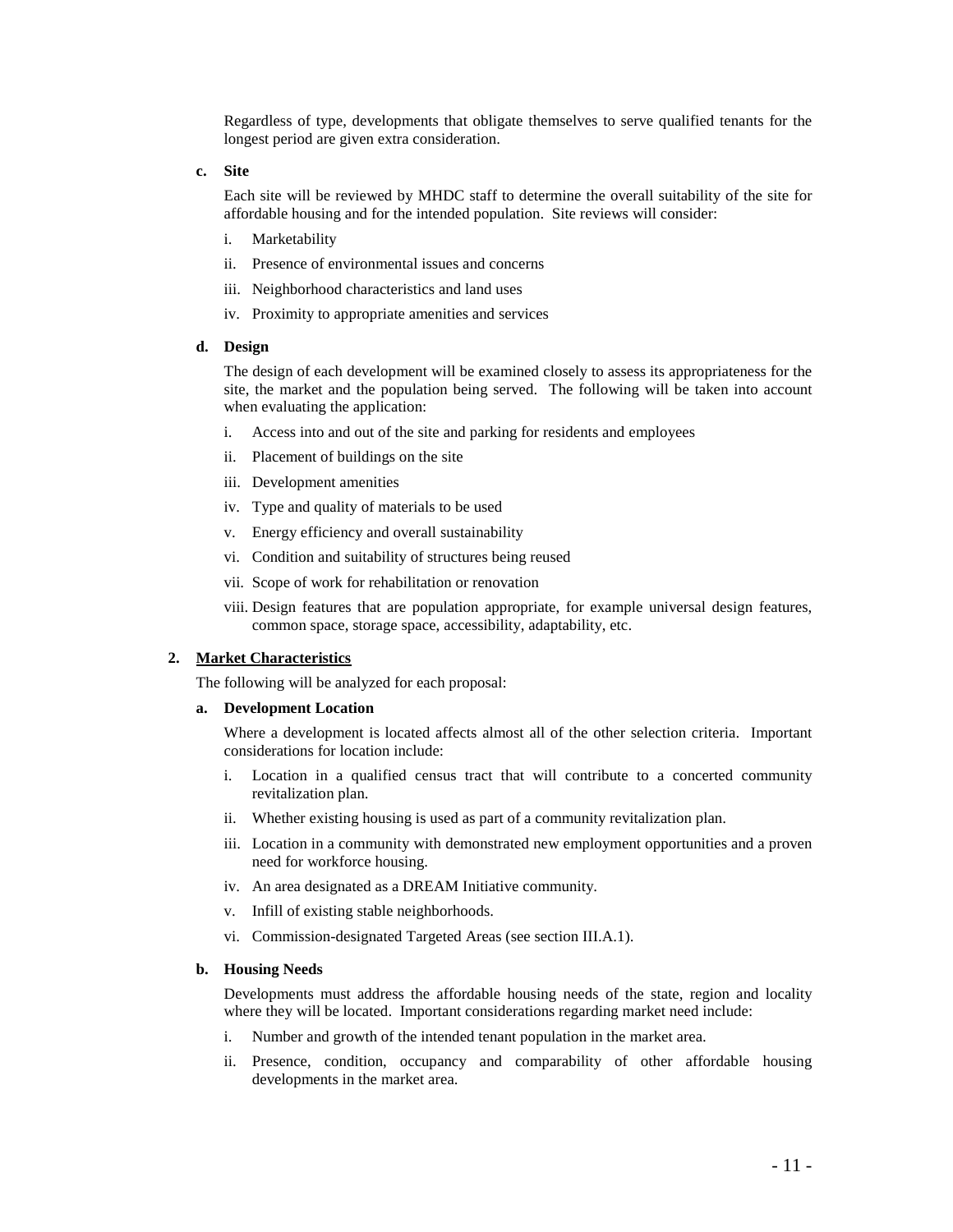- iii. Presence, condition, occupancy and comparability of market rate housing in the market area.
- iv. Capture rate for the proposed development.

No application proposing the delivery of new units will be approved if it is deemed by MHDC to adversely impact any existing MHDC developments, exist in a questionable market, or create excessive concentration of multifamily units.

#### **3. Development Team Characteristics**

The following development team members will be evaluated:

- a. Developer
- b. General Partner(s)
- c. Management Agent
- d. Syndicator(s)/Investor(s)
- e. Contractor
- f. Architect
- g. Consultants

Evaluations will assess the experience, performance, financial strength and capacity to complete the proposed development in a timely and efficient manner. A development team's experience with affordable housing, MHDC and the type of development being proposed is important.

Items considered will include, but are not limited to:

- i. Number of affordable developments completed.
- ii. Occupancy of developments owned and/or managed.
- iii. Number of developments in the planning and development stages.
- iv. Quality and condition of previously completed developments.
- v. Previous and outstanding compliance issues.
- vi. Performance of previously completed developments.
- vii. Performance regarding MHDC deadlines for previous funding awards.

The general partner, developer, and general contractor that are proposed as the development team for an application shall be assessed for their capacity to successfully manage the predevelopment, closing, construction, and lease-up of the proposed development in addition to previouslyapproved properties that are currently in those stages of development.

Development team members that are not in good standing with MHDC or its programs will not be approved for funding.

#### **4. Feasibility**

Applications will be evaluated to determine feasibility and viability throughout the credit period using the assumptions provided by the applicant. MHDC will evaluate:

#### **a. Sources**

All developments must demonstrate that sufficient sources are available to the project to assure feasibility. Non-MHDC sources must have a commitment letter from the proposed provider included with the application. The type of financing and the source of all financing will be taken into consideration.

#### **b. Uses**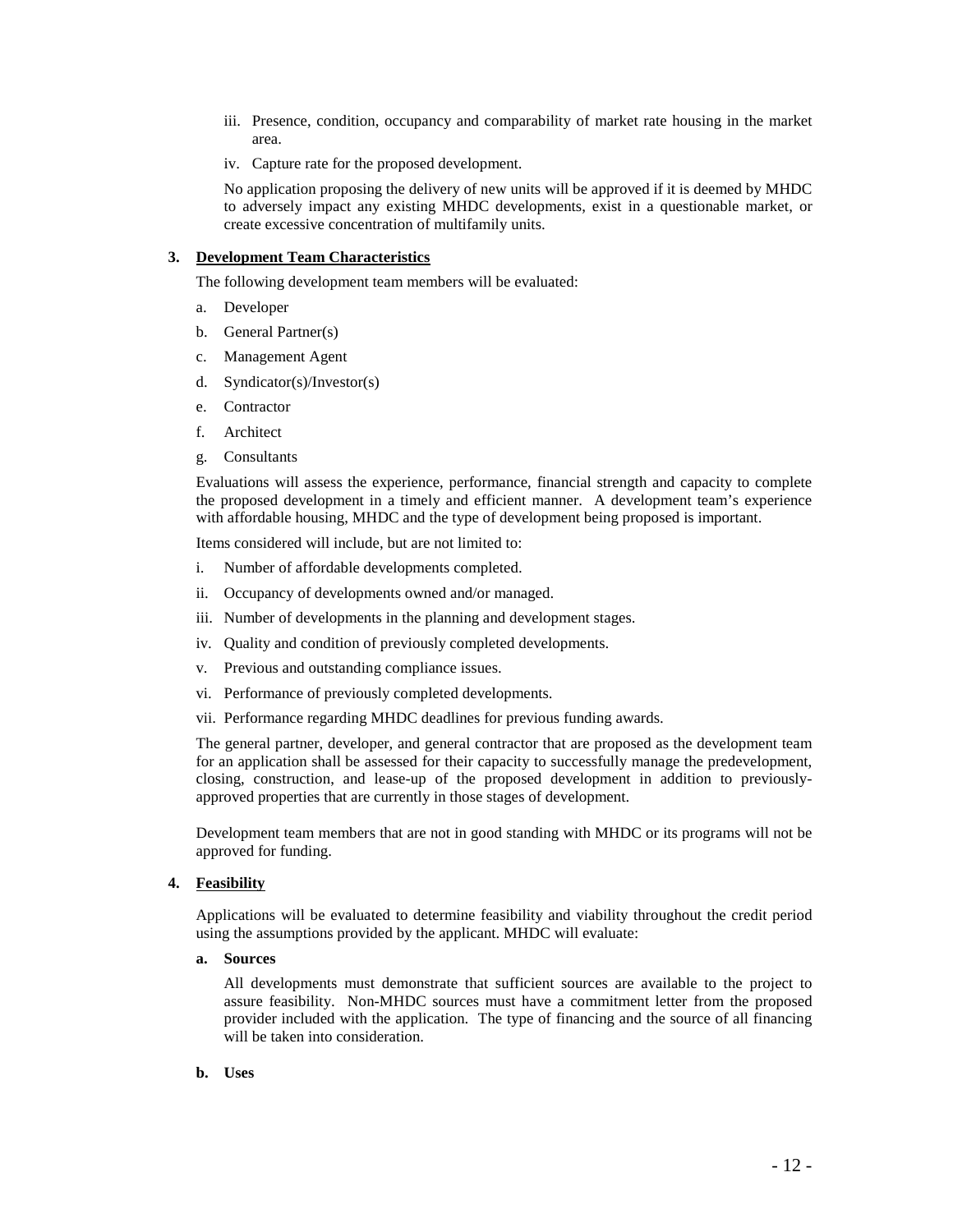Development costs must be reasonable for the type of development and location being proposed. Sources and uses must balance.

#### **c. Income**

Rents should be appropriate for the market and affordable for the intended population. Other sources of income that are undocumented may not be used to determine feasibility or the size of MHDC debt.

#### **d. Expenses**

Operating expenses must be adequate, reasonable and appropriate for the market and type of development being proposed.

#### **e. Long-Term Viability**

Operating projections must indicate that the development is viable for the greater of the entire credit period or the term of any MHDC financing.

#### **f. Timing**

The timing of due diligence, financing commitments and regulatory approvals will be considered when assessing an applicant's ability to proceed. Consideration will be given to applicants that demonstrate they can proceed in a timeframe consistent with the requirements of the Code or, for tax-exempt bond-financed proposals and/or proposals utilizing historic tax credits, the allocation process established by the Department of Economic Development.

#### **g. Investment Potential**

Proposals will be evaluated for their potential to attract investors for the federal tax credit based upon the potential amount of federal credits, the size of the proposed development, the market, the experience and strength of the development team, and financial feasibility. The strength and previous performance of all limited partner investors will be taken into consideration during the feasibility review.

MHDC will not allocate a credit amount that exceeds the amount necessary to assure development feasibility.

#### **5. Community Impact**

MHDC seeks to allocate funding to developments that appropriately and efficiently improve their communities. Impact will be influenced by:

#### **a. Community Support**

Support from elected officials and community members is important. Community support should highlight the importance of the development to the community and the impact it will have.

#### **b. Catalytic Effect**

There is a preference for developments that will successfully encourage further development or redevelopment in the community. Developments that are part of a larger community redevelopment effort or part of a concerted community revitalization plan will also receive extra consideration.

#### **c. Community Needs**

How a proposal will address the needs of the population it intends to serve and the community it will serve is important. The existing stock of affordable housing and demographic trends in the area will influence the needs of the community and ability of the proposal to meet those needs. Applications that most clearly and adequately meet those needs will receive preference.

## **C. Application Review**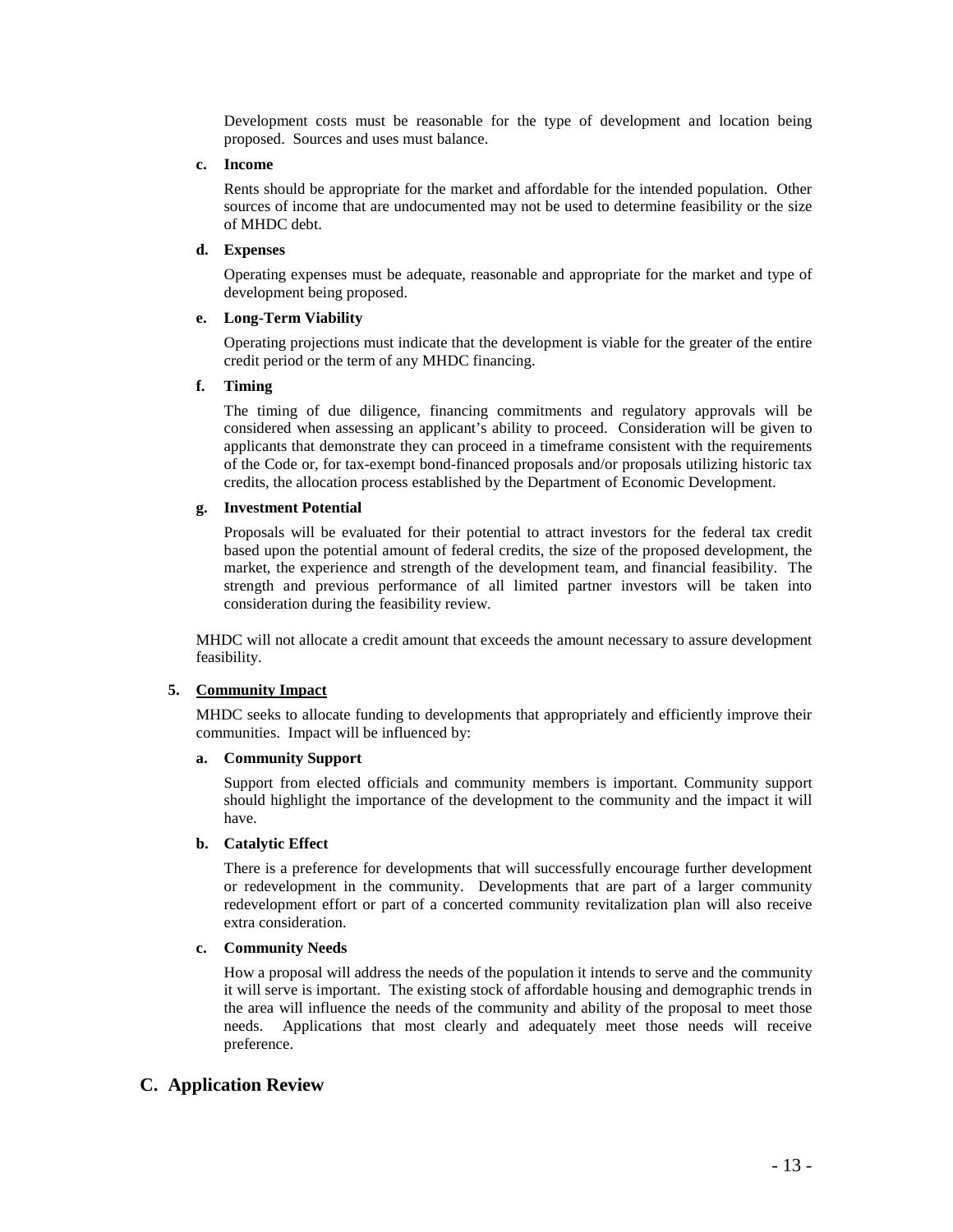Applications will undergo each of the five staff review stages described below, unless the application is rejected during one of the stages. If an application is rejected during the Initial, Primary Documentation or Secondary Documentation Reviews, a written explanation will be provided to the applicant. The Developer's Guide contains additional information regarding the application review process. An application checklist, application forms and program guides may be found at [www.mhdc.com](http://www.mhdc.com/) through the Rental Production link.

- 1. **Initial Review**. The Initial Review will be conducted to determine the applicant and the application's consistency or compliance with the following:
	- a. **Organized Application.** Applications must be submitted in three-ring binders, and organized with tabs according to the checklist provided with the application. Applications that are not organized will be rejected from further consideration. An application consists of one threering binder with all exhibits and original signatures where required, a second three-ring binder with a copy of all exhibits, and a CD-R with the applicable electronic exhibits. MHDC staff has the right in its sole discretion to waive an exhibit requirement on a case-by-case basis upon the review of a formal waiver request submitted by an applicant prior to the NOFA deadline.
	- b. **Good Standing with MHDC.** Any member of the development team that is the owner or general partner of a Section 42 development that is currently in noncompliance due to site audits or a failure to comply with the owner's reporting requirements will be denied participation in the NOFA. In addition, any development team member that is not in compliance or good standing with any other MHDC program will be similarly denied participation. Should MHDC learn that any principal involved with a proposed development has serious and/or repeated non-performance or non-compliance issues in Missouri or any other state before or after the time of application, the application will be rejected. Prior performance considered might include, but is not limited to, progress made with previous tax credit reservations, development compliance and payment of fees, and/or violation of the MHDC Workforce Eligibility Policy.
	- c. **Consistent with Section 42 Requirements.** The proposal must meet all the requirements set forth in the Code, and all relevant U.S. Treasury regulations, notices and rulings.
	- d. **Consistent with Fair Housing Requirements.** The submitted proposal must meet all the requirements of The Fair Housing Act of 1968, as amended.
	- e. **Consistent with Internal Revenue Service Memorandum of Understanding.** MHDC and the IRS may execute a Memorandum of Understanding ("MOU") to improve the administration of the Federal LIHTC. Under the terms of this MOU, all developers must complete IRS Form 8821 (Rev. 9-98), Tax Information Authorization, as a condition of consideration for an allocation of 9% Credit or 4% Credit. An executed IRS Form 8821 for the developer and general partner entity must be included as part of the application. A copy of this form is included in the Developer's Guide.
	- f. **Consistent with Tax Credit Accountability Act.** Under the provisions of the Tax Credit Accountability Act (R.S.Mo. sections 135.800 to 135.830) all developers/applicants must complete all necessary forms and reporting requirements during the reservation process, the allocation process and for a period of three years following the issuance of credits by MHDC, as the administering agent for the State LIHTC, to comply with the provisions of the act. All developers must complete MDOR Form 8821 (Rev. 11-03), Missouri Department of Revenue Authorization For Release of Confidential Information, as a consideration for the allocation of the State LIHTC. MHDC will obtain tax clearance regarding the developer/applicant from the Missouri Department of Revenue at the time of application.
- 2. **Primary Documentation Review.** All primary documents must be complete, fully-executed and submitted by the application deadline. A missing primary document will result in the rejection of the application. Documents in draft form or missing signatures are not acceptable and will be considered a missing document. An exact list of the documents can be found on the FIN-125 and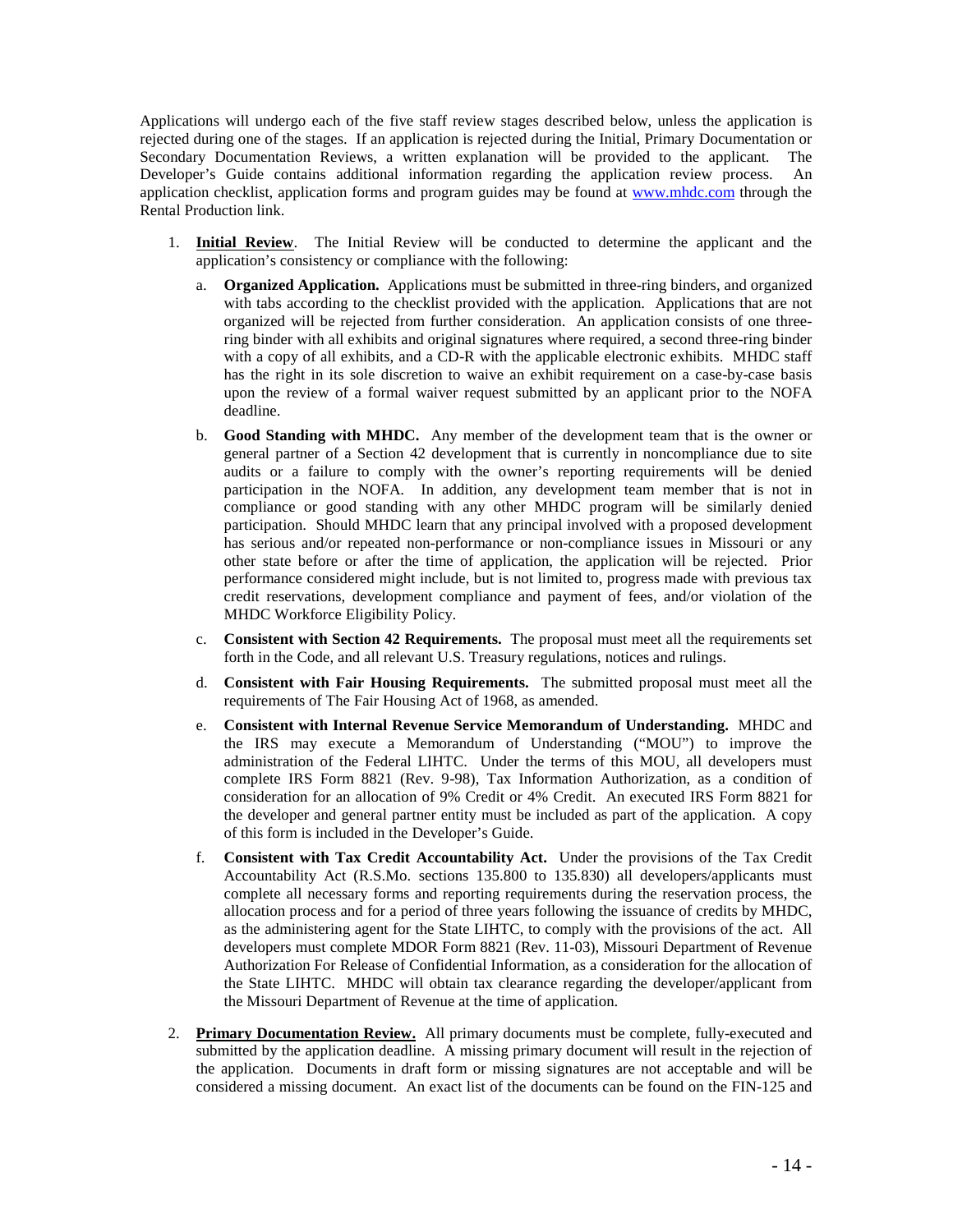in the Developer's Guide; what follows below is a list of the primary document categories, some of which require multiple documents. The required primary document categories are:

- a. **CD-R.** A CD-R with the required electronic documents is required as noted in the Developer's Guide and the FIN-125.
- b. **Executed FIN-100.** A completed FIN-100 signed in the appropriate places must have the appropriate certifications and elections made.
- c. **Application Fee.** A check for the appropriate application fee must be included. A check that is returned for any reason will result in a rejection of the application.
- d. **Development Narrative and Questionnaire.** Each application must include a narrative that meets the requirements explained in the Developer's Guide and a questionnaire demonstrating how the proposal meets the selection criteria.
- e. **Site Review Information.** MHDC needs multiple site information documents to conduct the site review described below.
- f. **Applicant Site Control.** Applicants should refer to the Developer's Guide for more information regarding site control and a thorough description of the site control documents required and what will satisfy those requirements. The applicant site control documents, as described in the Developer's Guide, must be included as a primary exhibit.
- g. **Market Study.** A market study that meets MHDC requirements and that is dated within six months of the application due date is required. If the market study is dated within 18 months of the application due date, an update letter must be provided. No market study older than 18 months will meet this requirement. Applicants seeking approval under the Property Disposition Priority are not required to submit a market study.
- h. **Financing Commitments.** Commitments for all non-MHDC sources of financing must be included with the application, including commitments for any and all tax credit equity utilized by the development.
- 3. **Secondary Documentation Review**. All secondary documentation must be received in order for an application to receive consideration in the competitive review. If six or more secondary review documents are missing or incomplete at the time the application is submitted, the application will be rejected. If five or fewer secondary documents are missing or incomplete at the time the application is submitted, the applicant will be notified in writing of deficient items and a date by which deficiencies must be cured ("Cure Date"). If the requested documents are not received by the Cure Date the application will be rejected. The FIN-125 and the Developer's Guide contain an exact list and explanation of the secondary documentation required. Below is a list of the secondary documentation categories; some categories require multiple documents. The secondary documentation categories are:
	- a. **Seller Site Control.** Applicants should refer to the Developer's Guide for more information regarding site control and a thorough description of the site control documents required and what will satisfy those requirements. The seller site control documents, as described in the Developer's Guide, must be included as a secondary exhibit.
	- b. **Public Official Contact Verification or Support Letters.** Proper evidence that the appropriate officials have been contacted is required. In the case of the chief elected official, state senator and state representative for the development location, a response letter from the official regarding the development is encouraged. Other letters or resolutions of support are not required but are welcome.
	- c. **Statutorily Required Documents.** Various state and federal statutes and regulations require that certain documents must be submitted by the developer/applicant at the time of application.
	- d. **Housing Priority Documentation.** Applications which seek consideration under one or more of the housing priorities listed above must provide certain documentation at the time of application to qualify.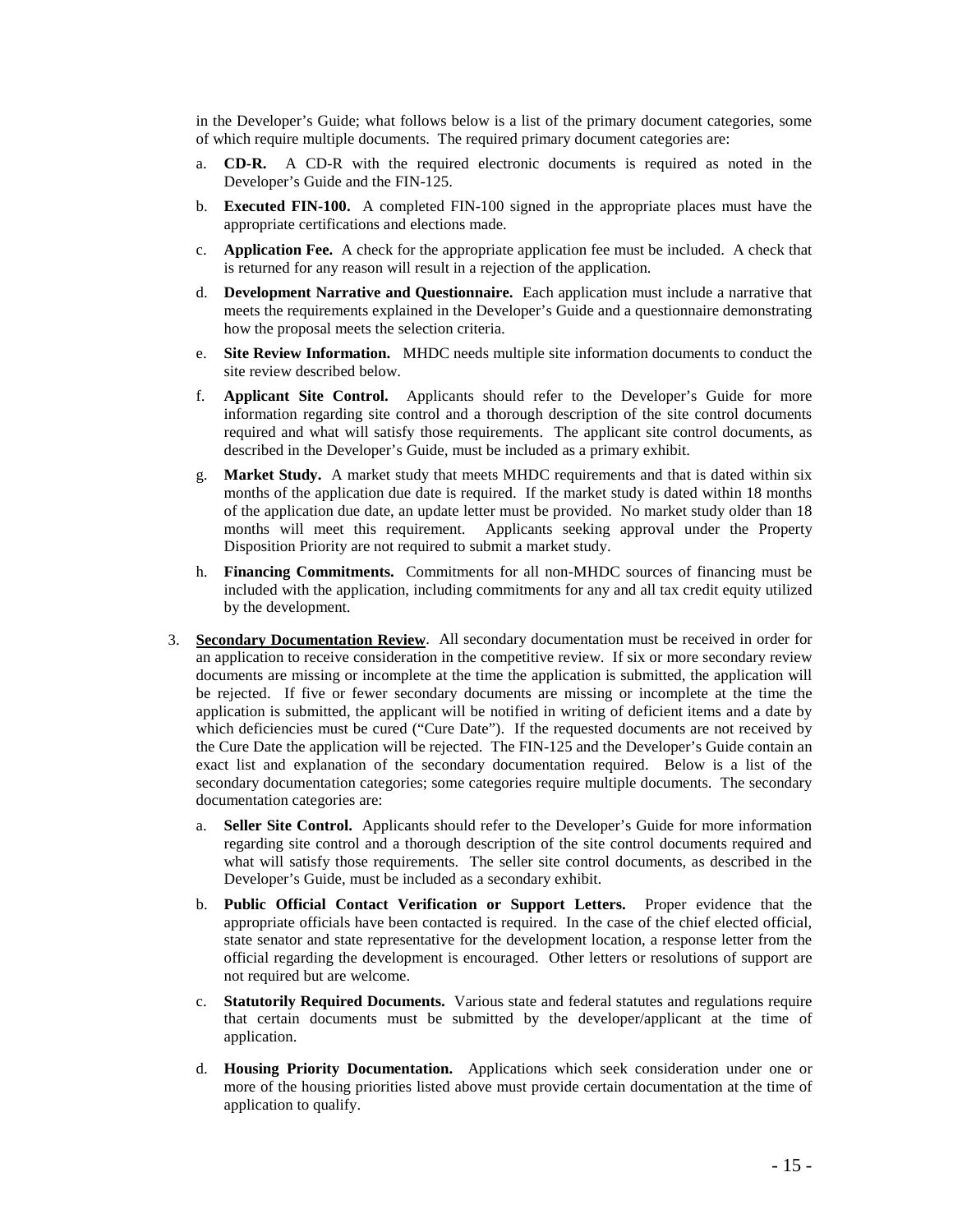- e. **Zoning.** Evidence of proper zoning is required.
- f. **Architectural Information.** Multiple documents regarding the design, cost and historic designation of the building are required.
- g. **Sustainable Housing Information**. New construction proposals must provide documentation demonstrating how the development team and the property will achieve and maintain the green building standard to which they have committed.
- h. **Relocation and Existing Multifamily Operations Data.** Multiple documents are required for proposals that have existing tenants who may be either temporarily or permanently relocated as a result of the proposed rehabilitation.
- i. **Homeownership Information.** Developments interested in providing tenants ownership opportunities after the end of the compliance period must provide a homeownership proposal. Applicants proposing homeownership developments are required to waive their right to opt out at the end of the 15-year compliance period.
- j. **PHA Approved Utility Allowance Schedule.** A copy of the PHA approved utility allowances for the location and type of development proposed which are in effect at the time of application must be provided.
- k. **Developer-General Partner Information.** Information regarding the developer and any general partner(s) who are not affiliates of the developer is required.
- l. **Management Agent Information.** Information regarding the proposed management agent must be included with the application.
- 4. **Site Review.** During the course of the application review process MHDC will conduct a review of the site(s) chosen for each proposal. The review will consist of a staff site visit and a determination regarding the feasibility, marketability, appropriateness of the site(s) for the intended population and assessment of any perceived environmental issues. The results of the site review play an important role in the Competitive Review.
- 5. **Competitive Review.** Once an application has gone through an Initial, Primary Documentation, Secondary Documentation and Site Review and is considered complete to MHDC's satisfaction, it will undergo a Competitive Review. The Competitive Review uses the established housing priorities and selection criteria to determine recommendations for funding. All factors are considered, and those applications deemed, at the sole discretion of MHDC, to best meet the goals of MHDC will be recommended to the commission for formal approval.

The Code requires that the Housing Credit Agency notify the chief executive officer of the local jurisdiction where each proposed development is to be located. When an application satisfies the Initial and Primary Documentation Review requirements, a notification will be sent to the chief executive officer of the local jurisdiction, the state senator and state representative for the district of the proposed development, and the executive director of the local public housing authority. Those notified will be given an opportunity to comment on the proposed development. MHDC will consider the comments and may contact the local jurisdiction for additional information. MHDC will also publish a notice in a regional newspaper requesting public comment on the development. Public hearings will be held in St. Louis, Kansas City, Springfield, and Columbia to afford the public an opportunity to comment on developments proposed in a given region.

## **D. Conditional Reservation**

Applications that receive approval from the MHDC board of commissioners will be awarded a conditional reservation ("Conditional Reservation") shortly after the approval date. In the event MHDC holds more than one NOFA round, the approval and Conditional Reservation dates will be set in the subsequent round NOFAs and the Developer's Guide. A Conditional Reservation will describe the type, amount(s), terms and requirements applicable to the development in question. Conditional Reservations will be subject to the requirements that MHDC determines necessary or appropriate to assure that the development will meet the goals of this Plan in a timely manner.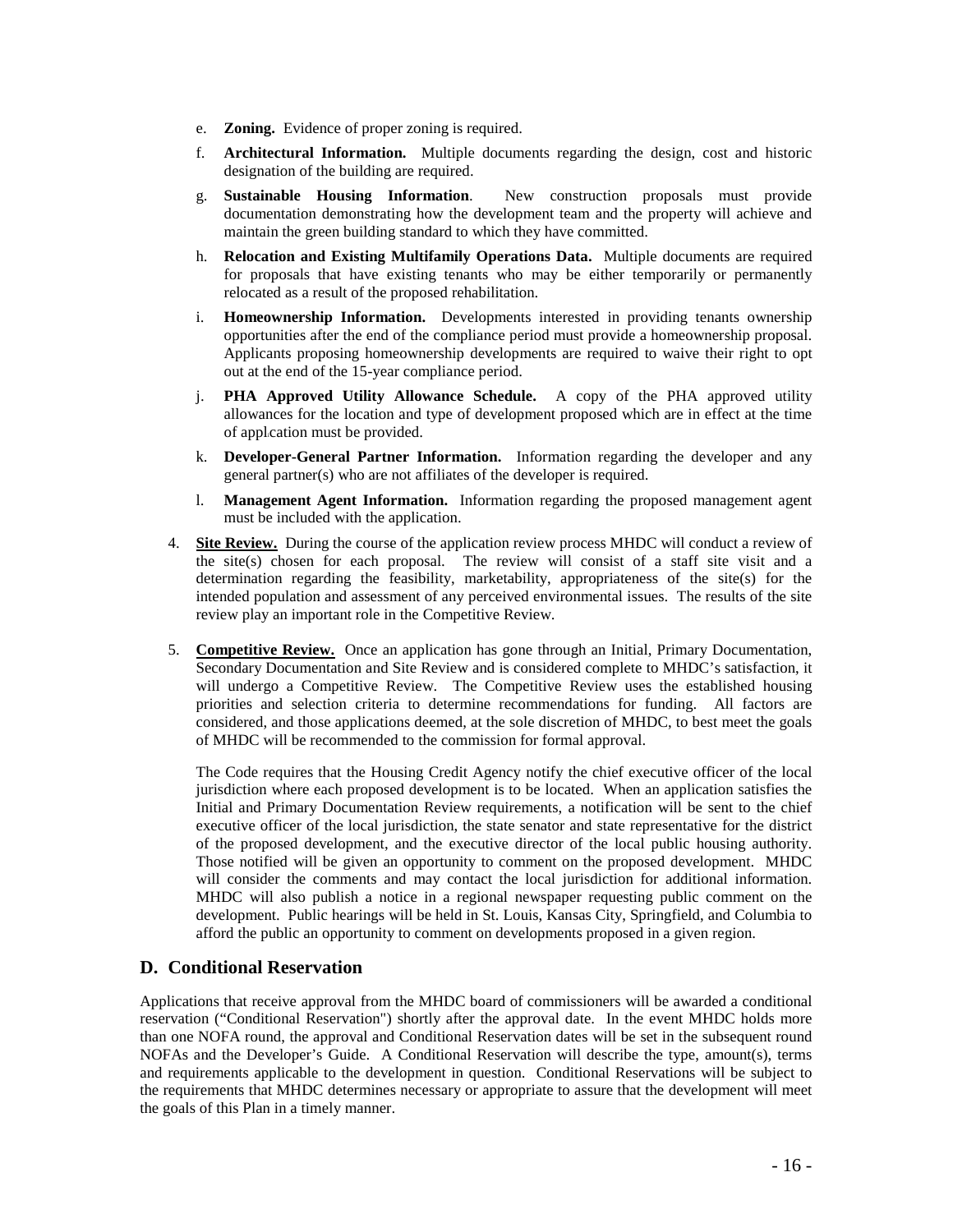All developments receiving a Conditional Reservation must submit a firm submission package no later than the date established in the Conditional Reservation Agreement.

Initial monthly rents shall not exceed the MHDC approved rents as reflected on the MHDC Form 2013 attached to the Conditional Reservation and Firm Commitment, and as determined at Final Allocation. Any increase in the annual rents must be approved by MHDC.

A Conditional Reservation is subject to rescission should the development fail to comply in a timely manner with the conditions thereof. This includes, but is not limited to, failure to provide evidence satisfactory to MHDC of financial feasibility or sufficient progress toward firm submission, closing and placement in service.

## **IV. ALLOCATION PROCESS**

## **A. Carryover Allocation**

For developments with 9% Credit reservations the Code allows an allocation of federal tax credits to a qualified building(s) that will not be placed in service in that year ("Carryover Allocation"), provided that:

- 1. The building(s) is(are) placed in service by December 31st of the second calendar year following the year of allocation; and
- 2. The taxpayer's basis in the building(s) is more than 10% of the reasonably expected basis ("The 10% Test"). The reasonably expected basis is the expected basis of the building(s) as calculated on December 31st of the second calendar year following the year the Carryover Allocation is made.

Section  $42(h)(1)(E)(ii)$  of the Code allows up to 12 months after the date of the Carryover Allocation to meet The 10% Test.

To successfully complete The 10% Test, no later than 13 months after the date of the Carryover Allocation the owner must submit an application package containing all of the documentation requested in the Conditional Reservation Agreement, take ownership of the property, and admit the investor as the limited partner or member of the ownership entity.

3. The Carryover Allocation Agreement will be issued simultaneously with the Firm Commitment according to the deadlines established in the Conditional Reservation Agreement and no later than the month of December in the year of allocation. The Carryover Allocation Agreement defines the amount of tax credit allocated to the project, the low-income unit set-asides, the percentages of median income to be served, the special housing needs units committed to (if any) and any other such requirements as MHDC may apply. A detailed description of the carryover requirement will be included with the Conditional Reservation. MHDC reserves the right to request additional documents or certifications as it deems necessary or useful in the determination that the development remains eligible for a Carryover Allocation.

The credit amount defined in the Carryover Allocation Agreement may be reduced if warranted.

MHDC retains the right to recapture a Carryover Allocation prior to the end of the two-year carryover allocation period allowed under the Code. Each Carryover Allocation will be subject to a written agreement that will contain conditions and deadlines that are precedent to a final allocation of tax credits by the commission. Should the development or owner fail to comply with all such conditions and deadlines, MHDC may, in its sole discretion, rescind the Carryover Allocation and use the recaptured credits for other developments.

### **B. Final Allocation**

Developments with a Carryover Allocation that do not place in service by the end of the second year following the allocation year are subject to recapture of their tax credits. The placed-in-service date for new construction is the date on which the building is certified as being suitable for occupancy in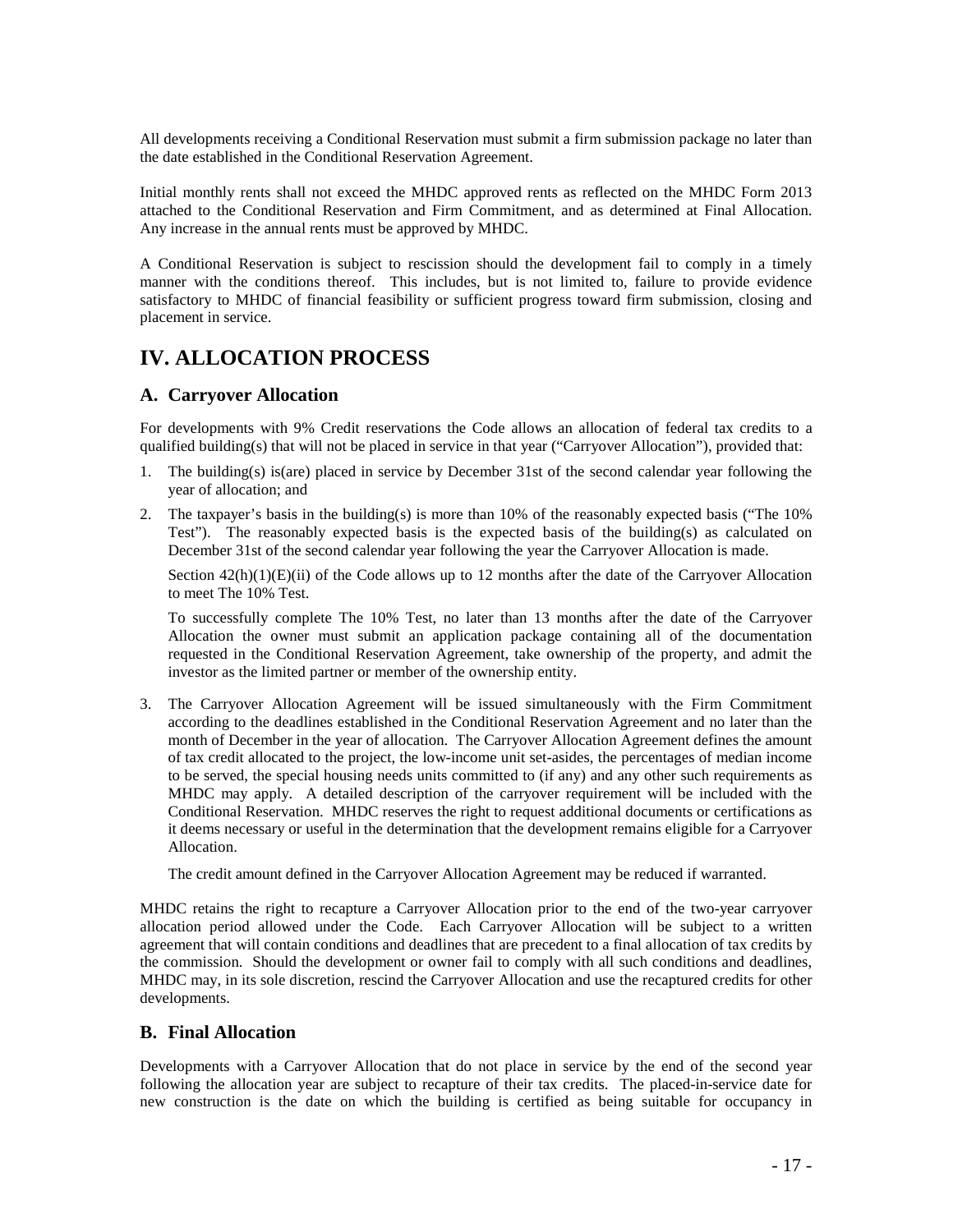accordance with state or local law. The placed-in-service date for rehabilitation is the close of the 24 month period over which the expenditures are aggregated and the rehabilitation process is certified as being complete.

MHDC will make a final allocation of tax credits ("Final Allocation") no later than the end of the year in which an eligible development as determined by MHDC is placed in service. The Final Allocation credit amount is based on MHDC's final determination of the qualified basis for the building(s) based on an accountant's certification of final costs provided by the owner and a final determination of the credit amount as described in II(C)(6) above. The final credit amount allocated may be less than the amount reserved or allocated previously.

Owners may submit a request for a Final Allocation at any time during the year. Developments must file a request for Final Allocation no later than six months after substantial completion. The owner must meet the Final Allocation requirement of the Carryover Allocation Agreement to successfully receive a Final Allocation. MHDC reserves the right to request additional documents or certifications as it deems necessary or useful in the determination that the development is eligible for Final Allocation.

IRS Form 8609(s) will not be issued by MHDC until the following conditions have been met (no exceptions will be made):

- 1. Every building in the development is a qualified low-income building as defined by the Code. MHDC will not issue 8609(s) for any portion of an incomplete development.
- 2. The owner and the development are in compliance with the terms of the Land Use Restriction Agreement.
- 3. The owner has provided a complete final application package (for the entire completed development) in a format provided by MHDC.
- 4. The owner has provided a complete copy of the executed limited partnership agreement or operating agreement and all executed amended and restated partnership agreement(s) or operating agreements with all exhibits and schedules.
- 5. The owner has paid the tax credit fee and the compliance monitoring fee.
- 6. The owner representative and the management agent have successfully completed a compliance training session conducted or approved by MHDC and submitted proof of attendance in the form of compliance training certificates.
- 7. MHDC has completed its final inspection of the property.
- 8. MHDC has made its final determination of the credit amount and its final determination pursuant to Section 42(m)(2) of the Code.

The owner of the development must file with MHDC an executed copy of the 8609 for the first year in which credits are claimed and an executed copy of the Missouri Eligibility Statement or an accounting of state credits earned by March 31 of each and every year in which state tax credits are claimed.

### **C. Transfer of Reservations and Allocations**

Without MHDC's prior consent, Conditional Reservations, Carryover Allocations and/or state tax credit allocations are non-transferable except to an entity in which the transferring holder of the reservation or Carryover Allocation is the general partner or controlling principal. Because all representations made with respect to the applicant, its experience and previous participation are material to the evaluation made by MHDC, it is not expected that MHDC's consent will be granted for transfers to an unrelated entity unless a new application is submitted and approved.

### **D. Owner Elections**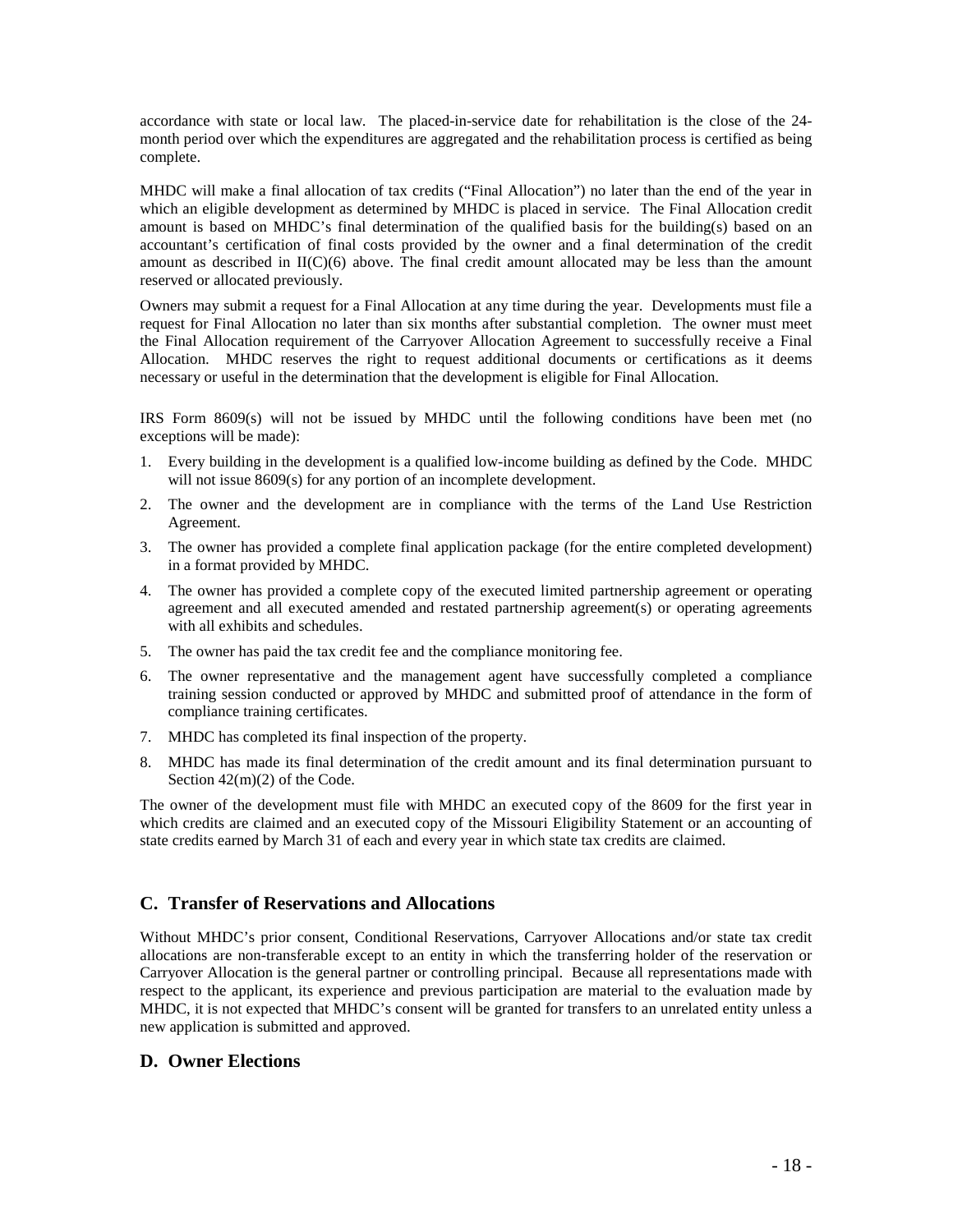1. **Applicable Credit Percentage**. The applicable percentage (except for Bond Developments) may be locked at two points during the allocation process, (i) the month in which such building is placed in service, or (ii) at the election of the taxpayer, at the time of a Carryover Allocation. The Carryover Allocation Agreement provides a space for such election. For 9% Credits the new construction/rehabilitation credit will not be less than 9.00% if the development is placed in service prior to December 31, 2013.

For Bond Developments, the applicable credit percentage is established at either, (i) the month in which the building is placed in service, or (ii) at the election of the taxpayer, the month in which the bonds are issued. If the latter is desired, the Election Statement (form provided by MHDC as an exhibit to the Letter of Determination) must be signed by the owner, notarized and submitted to MHDC before the close of the fifth calendar day following the month in which the bonds are issued.

2. **Gross Rent Floor**. Section  $42(g)(2)(A)$  of the Code provides that a low-income unit is rent restricted if the gross rent for such unit does not exceed 30% of the imputed income limitations applicable to the unit. Under Revenue Procedure 94-57, the effective date of the income limitation used to establish the gross rent floor is the time that MHDC initially allocates a housing credit dollar amount to the development. This is the date of a Carryover Allocation, or if no Carryover Allocation is made, the date of Final Allocation, unless the owner designates a building's placed-in-service date as the effective date for the gross rent floor. Such designation must be made by advising MHDC in writing before the placed-in-service date. The Carryover Allocation Agreement provides a space for such designation. The effective date used for the determination of the gross rent floor for developments not seeking a Carryover Allocation will be the date of Final Allocation, which normally follows the placed-in-service date.

For Bond Developments the effective date of the income limitation used to establish the gross rent floor is the date MHDC issues a Letter of Determination (also known as the  $42(m)$  Letter) for the development, unless the Owner designates a building's placed-in-service date as the effective date for the gross rent floor. Such designation must be made by advising MHDC in writing prior to the placedin-service date.

The gross rent floor election does not replace the MHDC requirement that the initial monthly rents cannot exceed the MHDC approved rents from MHDC Form 2013 attached to the Conditional Reservation, Carryover Allocation Agreement and Final Allocation letter. Any increases in the annual rents must be approved by MHDC.

3. **Credit Period.** Section  $42(f)(1)$  of the Code defines the credit period for federal tax credits as the ten (10) taxable years beginning with (i) the taxable year in which the building is placed-in-service, or (ii) at the election of the taxpayer, the succeeding taxable year. The state credit mirrors the federal credit requirements. If a qualified development is comprised of more than one building, the development shall be deemed to be placed in service in the taxable year during which the last building of the qualified development is placed in service.

## **E. Land Use Restriction Agreement**

Section  $42(h)(6)$  of the Code requires that a development be subject to "an extended low-income housing commitment." MHDC complies with these requirements by the execution and recording of a Land Use Restriction Agreement (the "LURA"). The LURA sets forth the low-income unit set-asides, the percentages of median income to be served, the special housing needs units committed to (if any), and any other such requirements as MHDC may apply based on this Plan as covenants running with the land for a minimum of thirty years (or additional years if the development owner has committed to a longer use period). MHDC will use the information submitted in the firm submission to prepare the LURA. The LURA will be prepared, signed and sent to the development owner to review and sign. MHDC shall deliver it to a title company or county recorder of deeds for recording. The LURA must not be altered in any manner. The original recorded LURA is to be returned to MHDC.

The LURA shall be recorded prior to the filing of any deed of trust or other first lien encumbrance on the property. Section  $42(h)(6)(E)(ii)$  of the Code requires that even in the event of foreclosure, deed in lieu of foreclosure or unwillingness to maintain the low-income status of the project, for a period of three years the following is not permitted: (i) The eviction or the termination of tenancy (other than for good cause) of an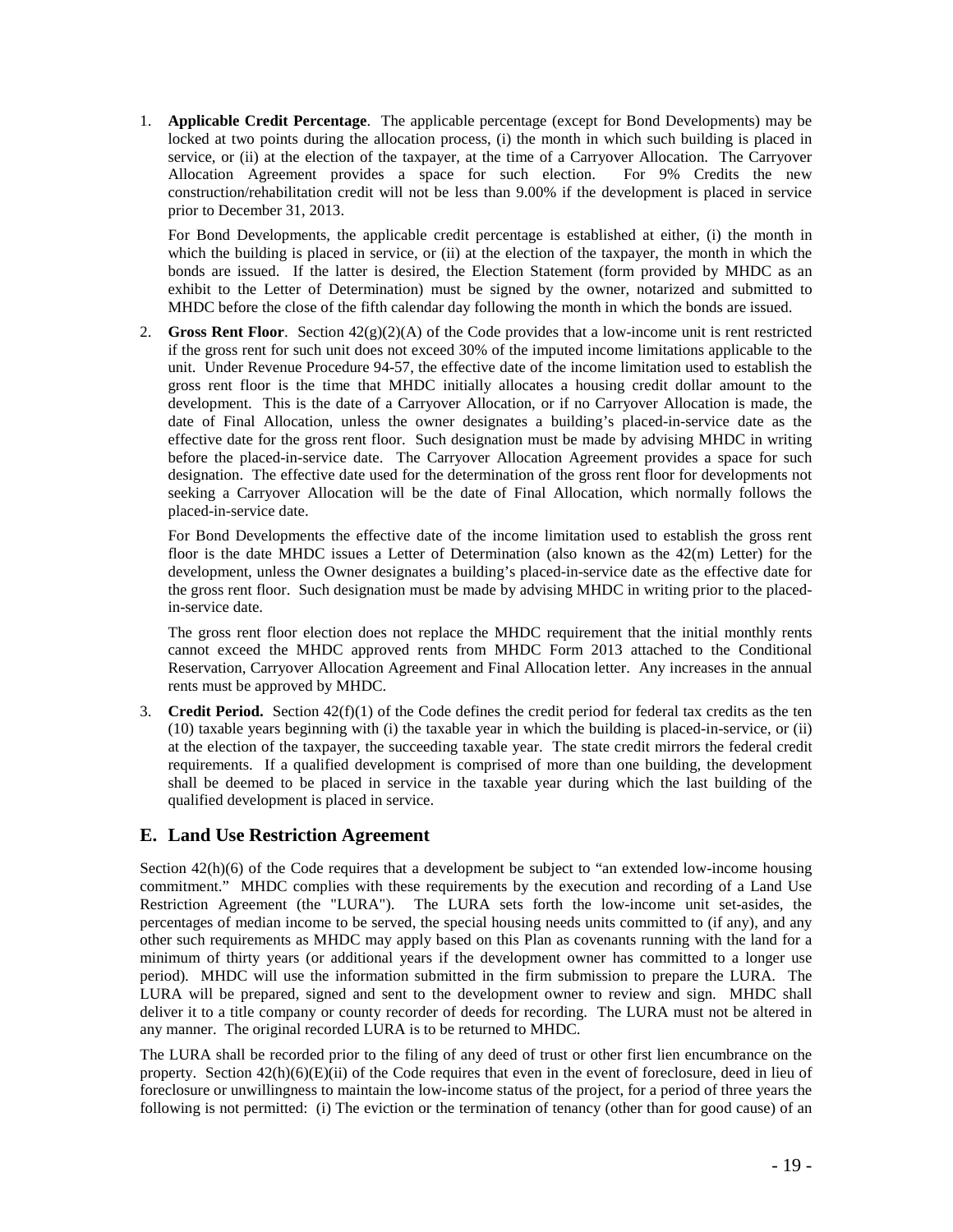existing tenant of any low-income unit; or (ii) The gross rent cannot be increased for any low-income unit. The priority recording of the LURA ensures that all lien holders will honor those provisions of the LURA.

### **F. Bond Developments**

Under section 42(h)(4) of the Code, Bond Developments may be entitled to the 4% Credit. The development must have received an allocation of private activity bond cap pursuant to Section 146 of the Internal Revenue Code, and principal payments on the bonds must be applied within a reasonable period to redeem the bonds. Tax credits are allowed for that portion of a development's eligible basis that is financed with the tax-exempt bonds. If 50% or more of a development's aggregate basis is so financed, the development is entitled to credits for up to the full amount of the qualified basis.

Bond Developments are required by the Code to apply through the Housing Credit Agency for an allocation of tax credits and for a determination that the development satisfies the requirements of this Plan. Although the proposal does not have to compete for credits from the State Housing Credit Ceiling applicants must submit an application during the posted NOFA period and must meet all requirements of the reservation process and this Plan.

MHDC staff will review the application, determine whether the development is eligible and meets the requirements of this Plan, and make an initial determination of the development's tax credit amount. At the close of the NOFA period, the commission will approve the recommendation and ranking of successful applications for priority in the consideration for a private activity bond allocation by the Department of Economic Development ("DED"). Proposals that do not receive an allocation letter from DED before the end of the year they received their Conditional Reservation will be required to re-submit their application for tax credits in the next NOFA period if they want to be recommended and ranked for consideration of bond allocation in a subsequent year.

When MHDC has received verification that bonds have been issued, MHDC will issue Building Identification Number(s).

For mixed-income developments financed with private activity bonds, when feasible and practicable, MHDC requires that the affordable units be distributed proportionately throughout each building, and each floor of each building, of the development and throughout the bedroom/bath mix and type. Both market rate and affordable units must have the same design regarding unit amenities and square footage. Amenities include, but are not limited to, fireplaces, covered parking, in-unit washer/dryers, etc.

If the bonds will be issued by a local Industrial Development Authority (IDA), MHDC as the State Housing Agency must perform an evaluation of the development according to the requirements of section 42(m) of the Code. The IDA must submit a request on original letterhead to MHDC no later than four business days prior to closing. asking MHDC to issue a determination letter. In the year in which the development is placed in service, the owner must request a final allocation of credits in the form of a complete and fully executed application package. All allocation requests must be submitted by December 10th in order to permit timely review and preparation of documents.

Developments receiving credits in accordance with this section are required to follow the same final allocation application process as described herein and to enter into a LURA which will govern the lowincome use and any other Plan requirements.

Should MHDC learn that any principal involved with a proposed development has serious and/or repeated non-performance or non-compliance issues in Missouri or any other state at the time of application, the application will be rejected. The prior performance considered might include, but is not limited to, progress made with previous tax credit reservations, non-performance, non-compliance, or failure to comply with established procedures and policies of MHDC, including the MHDC Workforce Eligibility Policy.

## **V. COMPLIANCE MONITORING**

Section  $42(m)(1)(B)(iii)$  of the Code mandates that state housing credit agencies monitor all placed in service tax credit developments for compliance with the provisions of the Code. Developments approved for tax credits under this QAP must follow the HUD Multifamily Tax Subsidy Project ("MTSP") income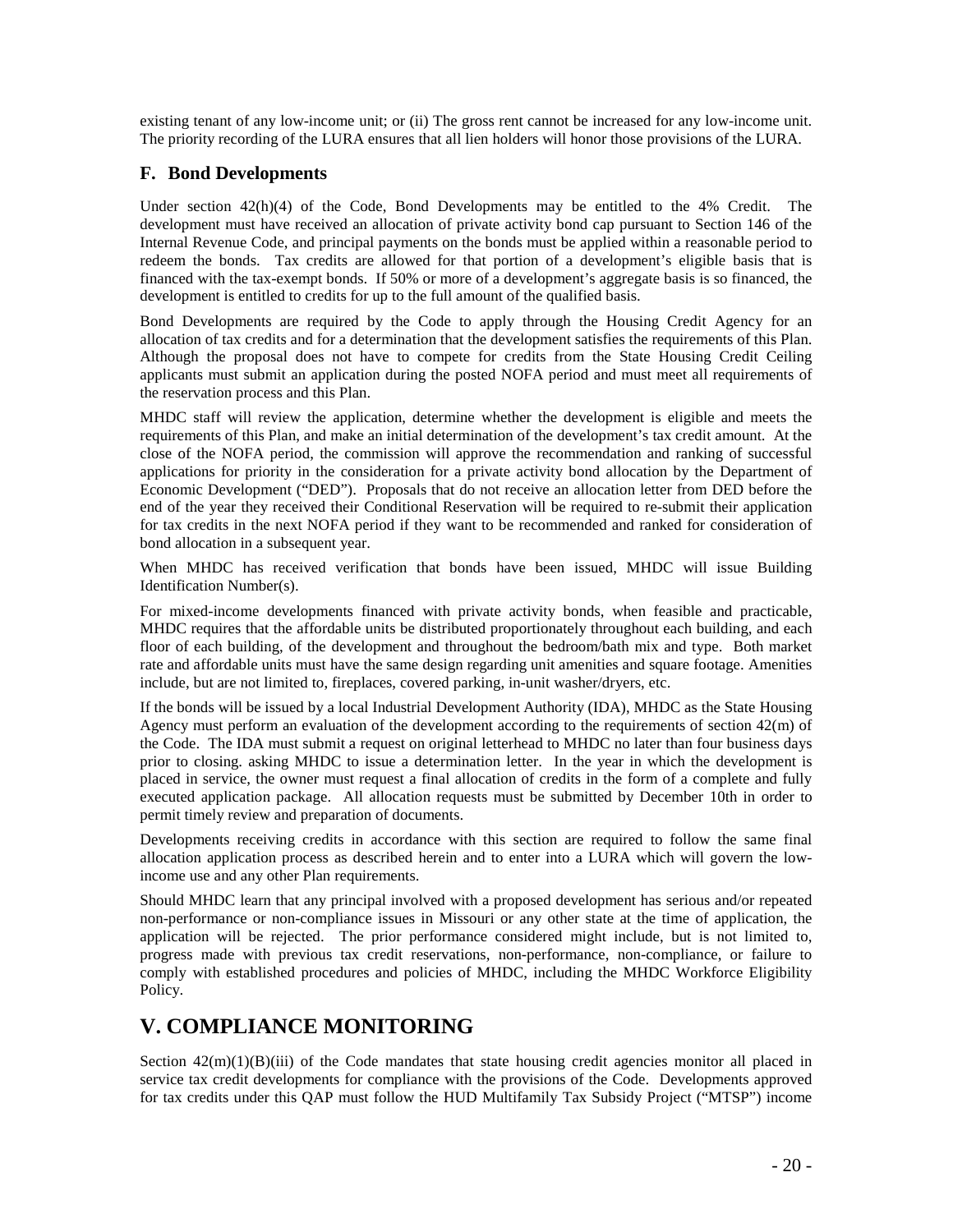limits in effect for the metropolitan area or county in which the property is located at the time a household leases a tax credit unit. HUD income limits for the Section 8 and HOME programs will prevail as directed by HUD regulations for tax credit units that are also Section 8 or HOME-assisted units. The Code also mandates that the Internal Revenue Service be notified by the state housing credit agency of any instance of noncompliance. In addition, MHDC will monitor developments for compliance with the LURA provisions which contain any additional owner commitments made in the development selection process, e.g., additional low income units or an extended low-income use period. MHDC will make available to development owners a Compliance Monitoring Handbook, as may be amended from time to time, explaining the LIHTC monitoring process in detail. Developers must finalize and receive approval for the unit mix and on-site management requirements prior to requesting firm commitment or the Letter of Determination. All owner representatives and their management agent representatives will be required to successfully complete a compliance training session conducted or approved by MHDC prior to the release of IRS Form 8609 for federal tax credits or the Eligibility Statement for state tax credits.

## **VI. OTHER INFORMATION**

## **A. Program Fees**

MHDC may charge developments financed under the requirements of this Plan the fees listed below. This may not be an inclusive list of fees, and MHDC reserves the right to charge additional fees as it is deemed necessary in the course of administering the Federal and State LIHTC. Further discussion of applicable fees can be found in the Developer's Guide.

- 1. **Application Fee.** All applicants for MHDC financing under this Plan and the NOFA must submit an application fee with their proposals. The application fee is non-refundable and if any check for an application fee is returned for any reason, the application will be rejected. The applicable fees are:
	- a. Nonprofit Priority Application Fee. Proposals that qualify for the Nonprofit Priority and request consideration under that priority owe a \$750 application fee. This does not include Bond Developments, which must pay the standard application fee.
	- b. Standard Application Fee. All applications that do not pay the nonprofit priority application fee owe a \$1,500 application fee.

Exception: Applicants submitting proposals under the Property Disposition Priority for a property that is listed publicly by MHDC as real estate owned and available for public bid are not required to submit an application fee.

- 2. **Tax Credit Fee.** A fee equal to 7% of the approved annual federal credit amount must be paid with the execution of a Carryover Allocation Agreement or, for Bond Developments, the issuance of the Letter of Determination. The fee amount is to be rounded up to the next dollar. The fee is nonrefundable and will not be reduced or refunded if the final allocated credit amount is reduced or if the credits are returned or recaptured. If the final allocated credit amount is increased the increased amount is subject to the fee and must be received prior to the issuance of 8609s.
- 3. **Appraisal Fee.** MHDC may require an appraisal to confirm the fair market value of the land and improvements transferred between parties with an identity of interest or to calculate loan-to-value ratios for developments receiving an MHDC loan. MHDC shall order the appraisal and assess a fee of \$5,000 from the development at Conditional Reservation. The development will be either further assessed or refunded the difference if the actual cost of the appraisal is more or less than the flat fee. The appraisal fee is non-refundable once the appraisal services have been provided.
- 4. **Construction Inspection Fee**. A fee may be assessed to compensate either MHDC or a third-party inspector hired by MHDC for construction inspections. The amount of the fee will be based on the estimated length of the construction period. Consult the Developer's Guide for guidance on estimated fees for budgeting purposes.
- 5. **Recording Fee**. The development will be responsible for the fee charged by the recorder's office at the time the LURA is recorded.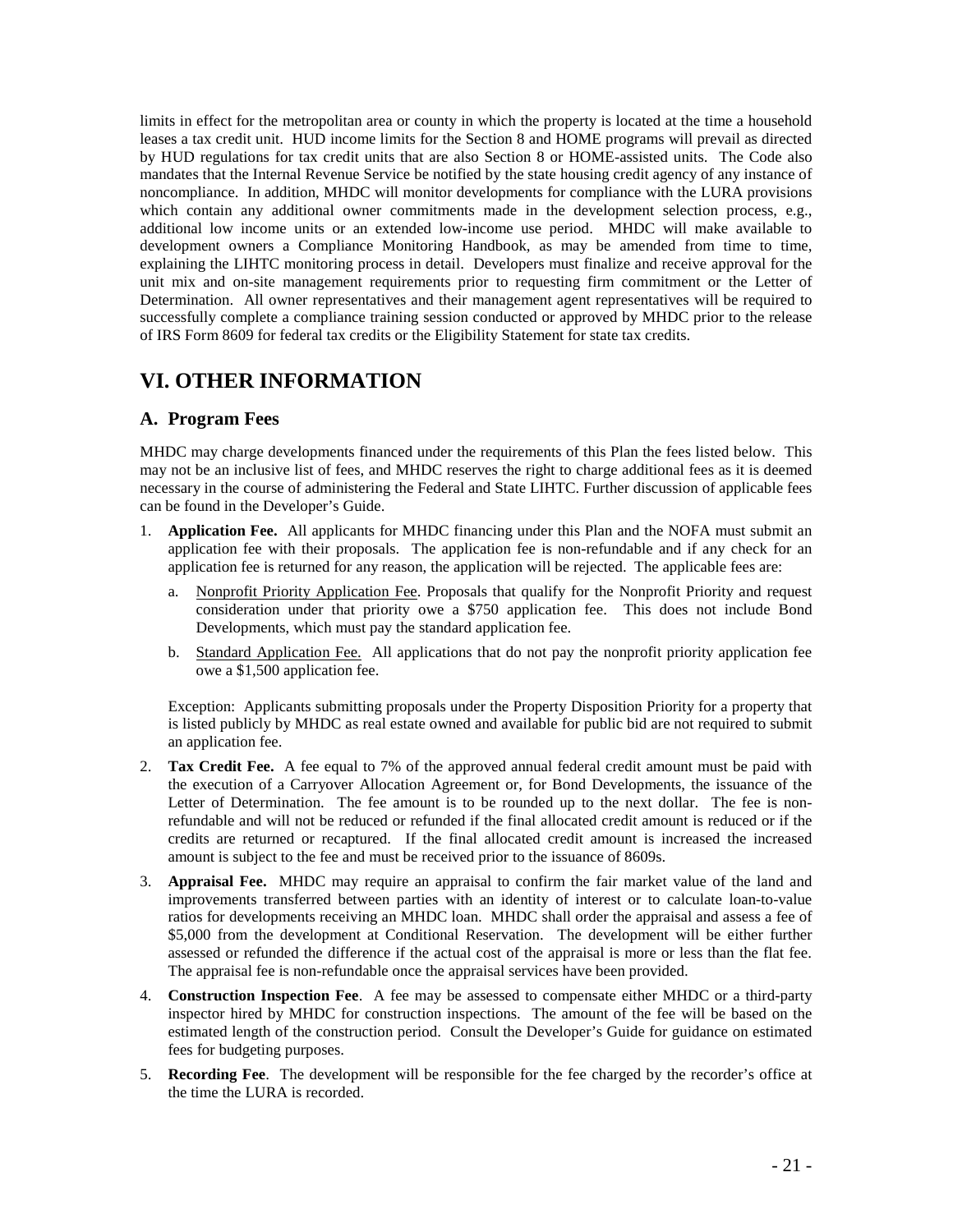- 6. **Compliance Monitoring Fee.** A compliance monitoring fee will be assessed to cover the costs of the IRS-required compliance monitoring program. The fee is \$10 per low-income unit (including common units) multiplied by 30 years (the extended-use period). This lump sum payment is to be included with the application for 8609(s). The 8609(s) will not be issued until the fee is paid in full. MHDC will not allow the compliance monitoring fee to be included in eligible basis.
- 7. **Document Revision Fee.** A fee of \$100 per form will be charged for revisions to an 8609 or Missouri Eligibility Statement form when the revision is the result of an error caused by incomplete or inaccurate information provided by the developer during the allocation process. One form is filed per qualified building for each type of housing tax credit being allocated.

## **B. Status Reporting**

Developments receiving Conditional Reservations and Carryover Allocations will be required to provide monthly progress reports in a format prescribed by MHDC. Information requested will be development specific and may include, but is not limited to, such items as zoning and other local development approvals, firm debt, equity and/or gap financing and construction progress toward development completion. Owners of developments that will not be placed in service in the year that the reservation is made may also be required to provide information regarding the owner's ability to meet Code and MHDC requirements to maintain its Carryover Allocation.

## **C. Development Changes**

A reservation of tax credits is based upon information provided in each development application. Until a development is placed in service, any material changes to the development such as changes in the site, scope, costs, ownership or design, as submitted in the application, will require written notification to and approval by MHDC. Changes of development characteristics, which were the basis, in whole or in part, of MHDC's decision to reserve credits may result in a revocation of the reservation or a reduction in the amount of the tax credit award.

## **D. Administration of the Plan**

MHDC reserves the right to resolve all conflicts, inconsistencies or ambiguities, if any, in this Plan or which may arise in administering, operating or managing the Federal LIHTC and State LIHTC and the right, in its sole discretion, to modify or waive, on a case-by-case basis, any provision of this Plan that is not required by the Code. All such resolutions or any such modifications or waivers are subject to written approval by the Executive Director and are available for review, as requested, by the general public.

## **E. Amendments to the Plan**

MHDC reserves the right to amend this Plan from time to time, pursuant to the Code, for any reason, including, without limitation:

- 1. To reflect any changes, additions, deletions, interpretations, or other matters necessary to comply with the Code or regulations promulgated hereunder.
- 2. To cure any ambiguity, supply any omission, or cure or correct any defect or inconsistent provision in this Plan.
- 3. To insert such provisions clarifying matters or questions arising under this Plan as are necessary or desirable and are not contrary to or inconsistent with this Plan or the Code.
- 4. As to state tax credit matters, to comply with the State Tax Relief Act.
- 5. To facilitate the award of tax credits that would not otherwise be awarded.

All such amendments shall be fully effective and incorporated herein upon the commission's adoption of such amendments. This Plan also may be amended as to substantive matters at any time following public notice, public hearing, and approval by the commission.

## **F. MHDC Discretionary Authority**